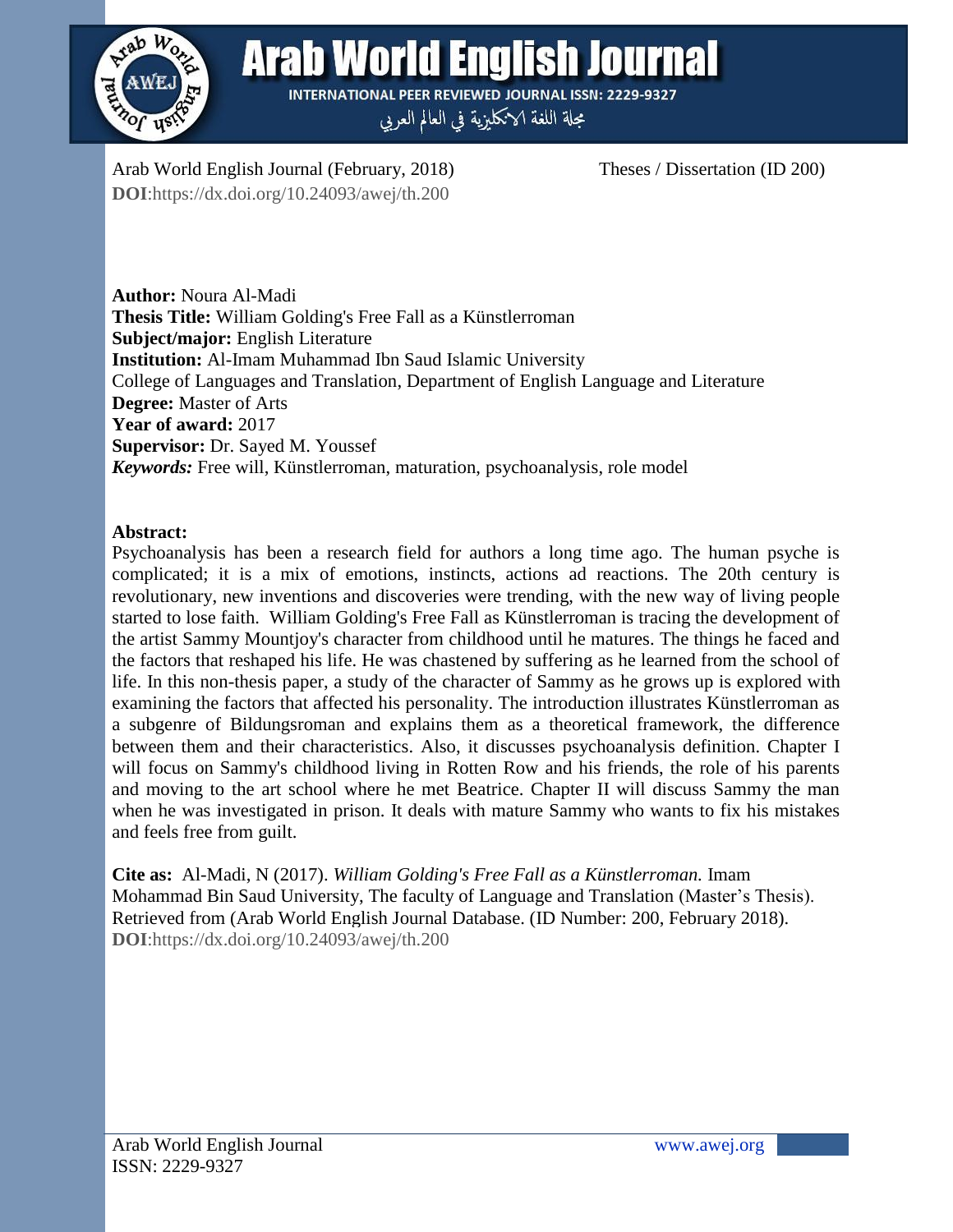Al-Imam Muhammad Ibn Saud Islamic University College of Languages and Translation Department of English Language and Literature



# **William Golding's** *Free Fall* **as a** *Künstlerroman*

**By**

**Noura Al-Madi**

A Non-thesis Paper Submitted to the Department of English Language and Literature of the College of Languages and Translation in partial Fulfillment of the Requirements for the Degree of Master of Arts in English Literature

**Supervised by**

# **Dr. Sayed M. Youssef**

Associate Professor of English Literature, College of Languages and Translation, Al-Imam Mohammed Ibn Saud Islamic University

**1438 – 2017**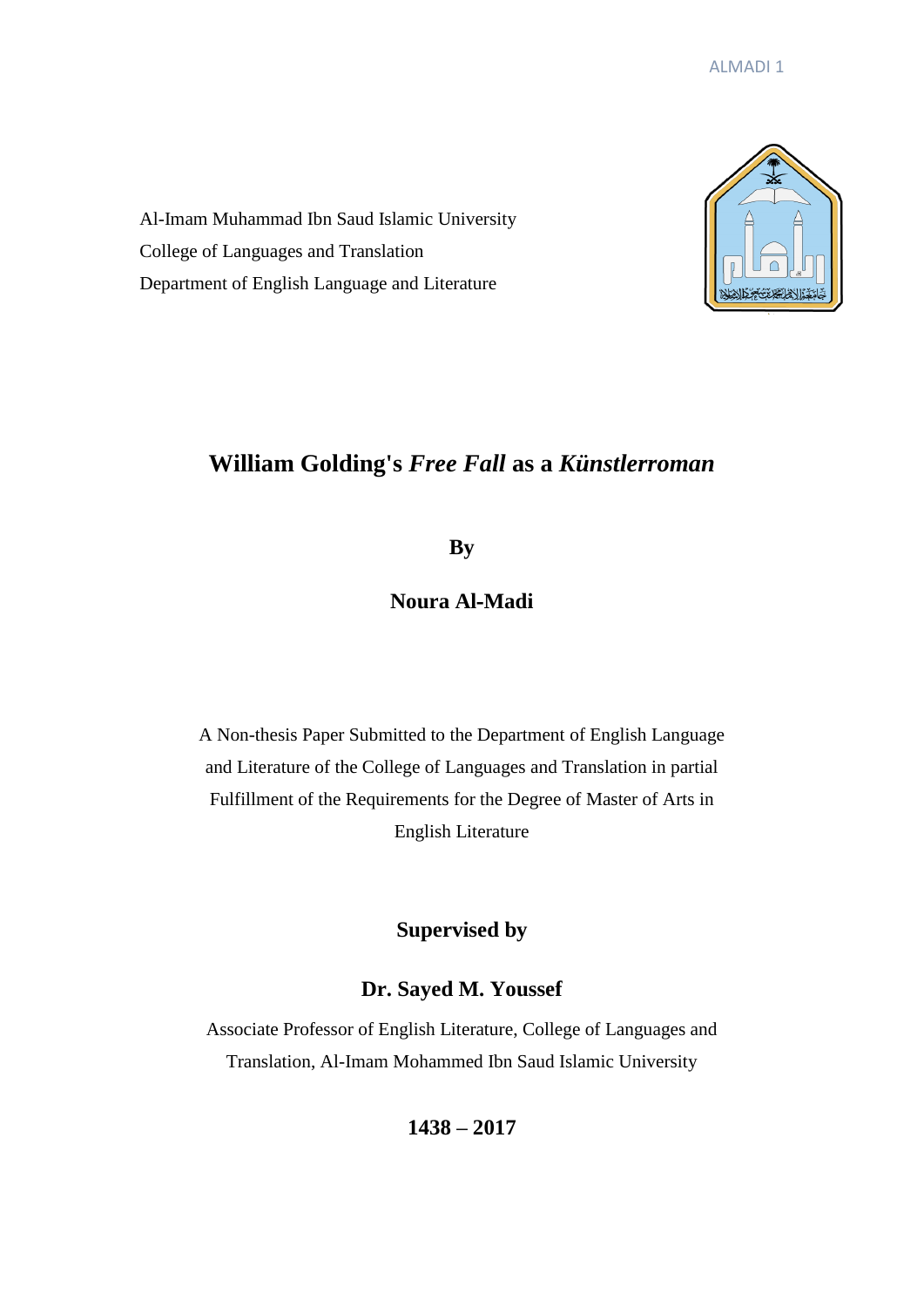# **TABLE OF CONTENTS**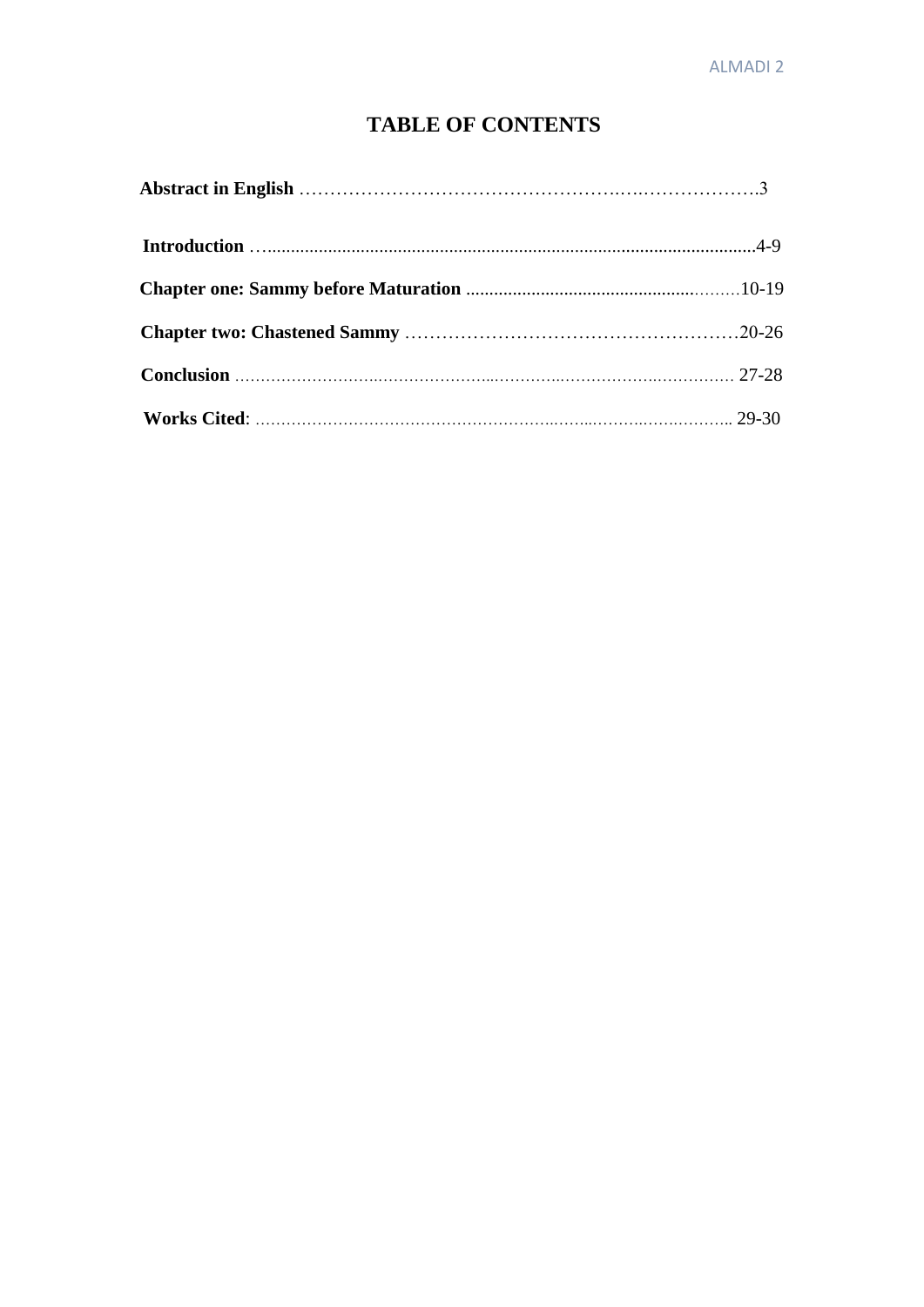#### **Abstract**

 Psychoanalysis has been a research field for authors a long time ago. The human psyche is complicated; it is a mix of emotions, instincts, actions ad reactions. The 20<sup>th</sup> century is revolutionary, new inventions and discoveries were trending, with the new way of living people started to lose faith. William Golding's *Free Fall* as *Künstlerroman is* tracing the development of the artist Sammy Mountjoy's character from childhood until he matures. The things he faced and the factors that reshaped his life. He was chastened by suffering as he learned from the school of life.

 In this non-thesis paper, a study of the character of Sammy as he grows up is explored with examining the factors that affected his personality. The introduction illustrates *Künstlerroman* as a subgenre of *Bildungsroman* and explains them as a theoretical framework, the difference between them and their characteristics. Also, it discusses psychoanalysis definition. Chapter I will focus on Sammy's childhood living in Rotten Row and his friends, the role of his parents and moving to the art school where he met Beatrice. Chapter II will discuss Sammy the man when he was investigated in prison. It deals with mature Sammy who wants to fix his mistakes and feels free from guilt.

#### Key words:

Free will; Künstlerroman; Maturation; Role model; Psychoanalysis.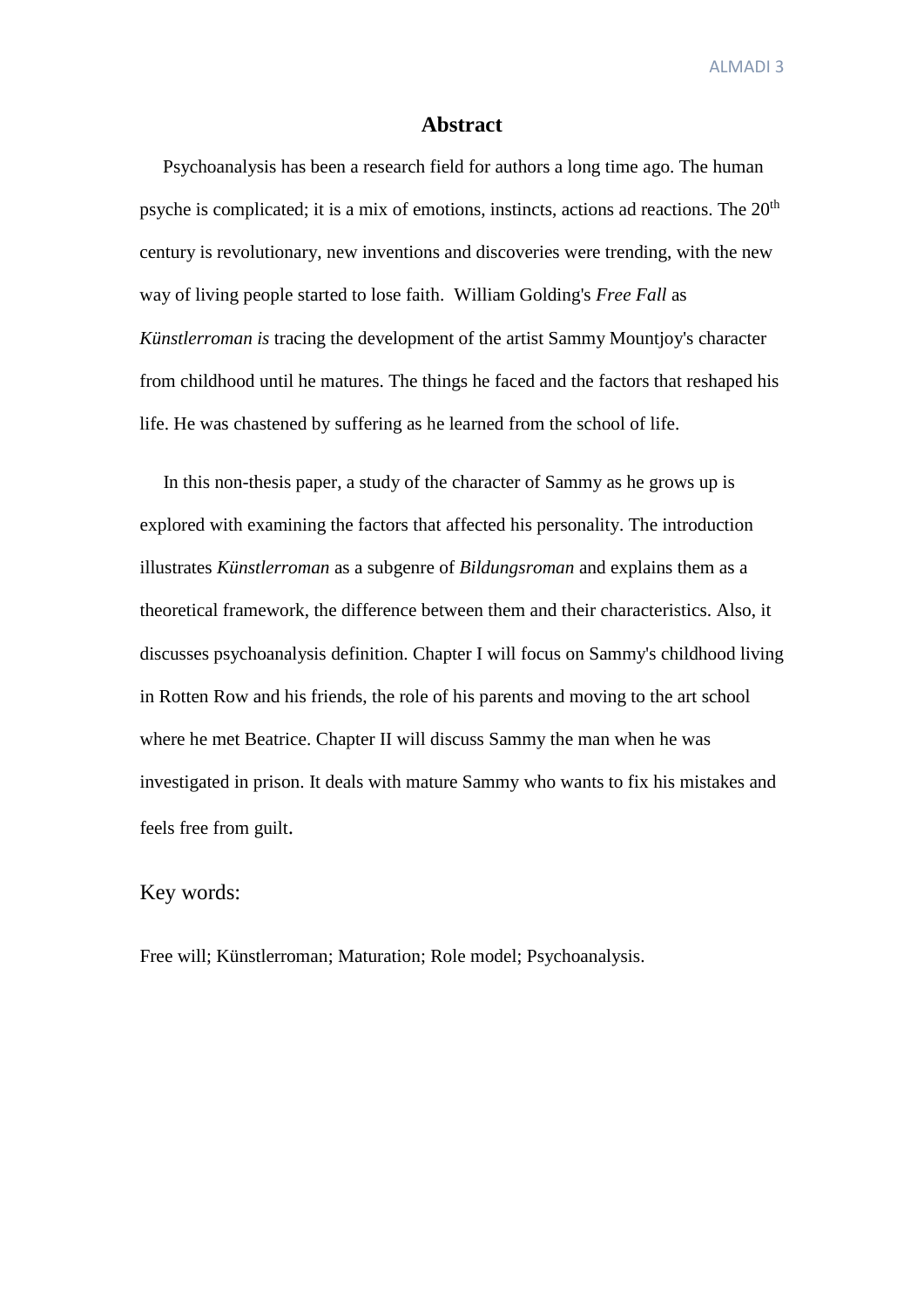#### **Introduction**

 The human psyche has been the subject of study a long time ago. Many researchers and psychologists try to analyze and evaluate the causes and effects of the human actions. This paper discusses the character development of an artist, Sammy Mountjoy, the artist and protagonist of William Golding's novel *Free Fall* (1959) from a psychoanalytical perspective. It will focus on the protagonist's life as a boy and as an adult through the incidents he experienced and the people he met. Likewise, it will deal with *Künstlerroman* as a subgenre of *Bildungsroman*, the differences between them, the characteristics and examples. Women's role in the protagonist's life is also dealt with in some detail. The novel is written in the literary device 'flashback', where the character remembers certain incidents that happened in the past sometimes relevant to the present; Sammy recalls and comments on the situations throughout the novel.

### *Bildungsroman***: A Theoretical Framework:**

 Etymologically speaking, *Bildungsroman* is derived from the German constituents *Bildung* (education, formation, growth) and *roman* (novel). Ómarsdóttir sates that

> A *Bildungsroman* gives the individual a voice, as novels within the genre focus on the development of the individual and his or her moral growth from youth to adulthood. *Bildungsroman* novels are often written by authors who refuse to go by societal norms, both in their professional and personal lives. (1)

Then, he goes forward to add that

A *Bildungsroman* needs a conflict as the resolution of the conflict brings forward the character change and growth that is essential for the protagonist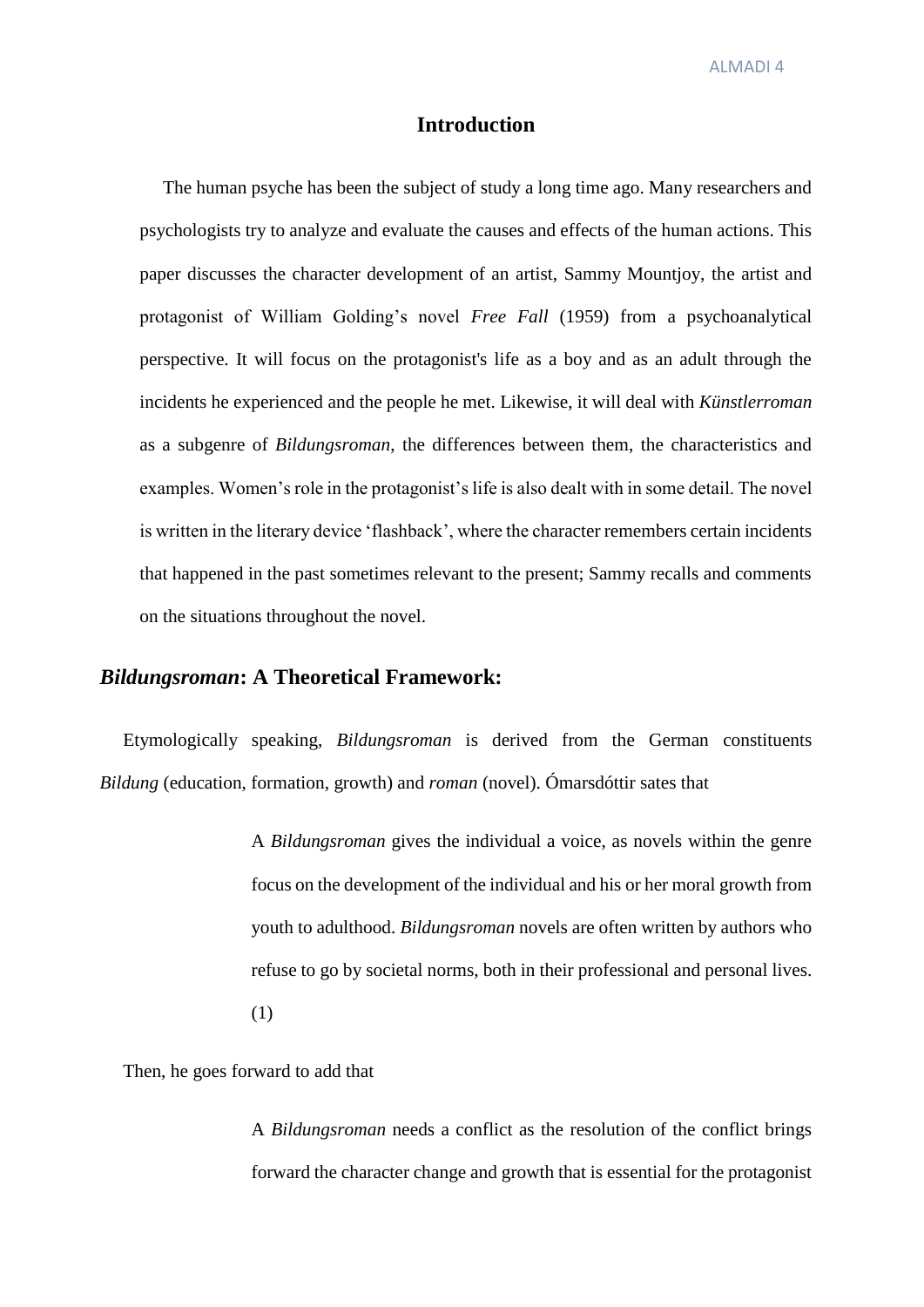to reach adulthood. This conflict is often between society and an individual but the conflict can also be between the individual and religion and the conventions associated with religion (13).

 There are subgenres of *Bildungsroman* such as *Entwicklungsroman, a development story which focuses on the general growth of a story rather than self-cultivation. Erziehungsroman*, an education novel which mainly concentrates on training and formal schooling. *Kunstlerroman* , an artist novel which studies the development of an artist and shows a growth of his/her character.

 There are many features of *Bildungsroman*, the most important of which is the development of the protagonist and his/her search for identity. There is one protagonist and usually he is an orphan. The hero/heroine is round and dynamic as he/she changes in the course of the novel. Usually there is one or unknown living relative. Also, the protagonist belongs to a middle class background. He/she is good and willing to help others. Afterwards, he/she experiences poverty and hunger. One example of the *Bildungsroman* genre is the novel *David Copperfield* by Charles Dickens, originally published as a book in 1850. David, the adult, narrates the story, and he remembers many incidents and people that influenced him through his journey. The book ends with the adult David sophisticated and experienced about the world around him. *Künstlerroman***:**

 On the other hand, *Künstlerroman* is a subgenre of *Bildungsroman*. Etymologically speaking, *Künstlerroman* is derived from the German words *künstler*, for an 'artist', and *roman*, for a 'novel'. According to Abrams, it is an 'artist novel' that charts "the growth of a novelist or other artist from childhood into the stage of maturity that signalizes the recognition of the protagonist's artistic destiny and mastery of an artistic craft" (193). Both *Bildungsroman* and *Künstlerroman*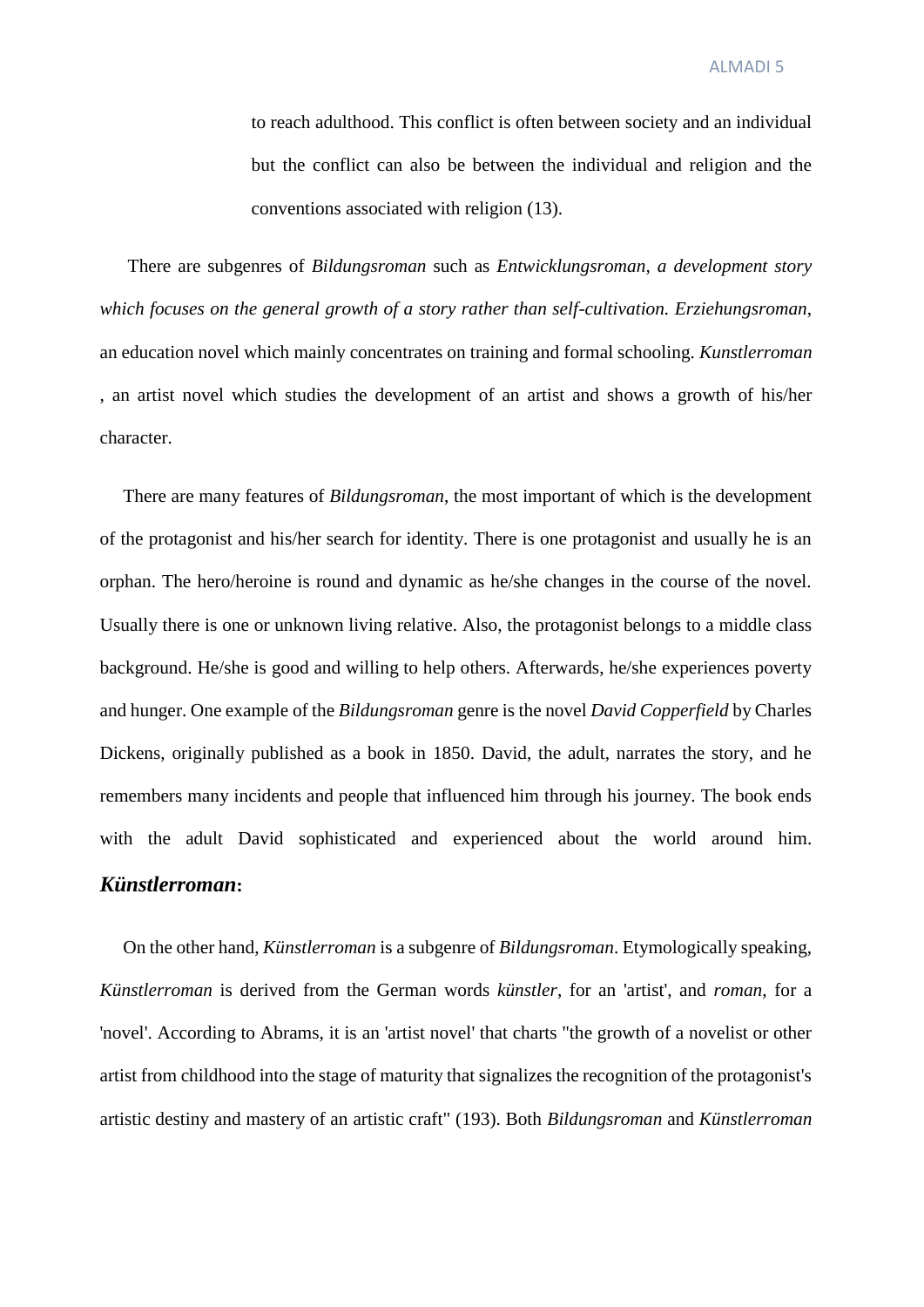are similar in their etymology and their characteristics. The difference is that in *Künstlerroman* the protagonist is an artist, such as a painter, musician or poet.

 This paper focuses on *Free Fall*, a novel written by William Golding in 1959. It discusses the human being and his relationship with others. It also refers to religion, how at that time people started to question faith and seek liberation. George stated, "It is largely a "stream of continuousness" in which Sammy Mointjoy looks back on his life in an effort to find out at what point he had lost his freedom of choice and action. It is a more optimistic book which posits both free will and the possibility of grace"(9).

*Free Fall* is considered one of the complex novels as the flow of the actions is not chronological: one has to read it more than once in order to understand the plot and connect the events. Sammy Mountjoy, an orphan, loses his father at a young age and cannot get to know his mother well for she is difficult to communicate. Although the circumstances are harsh, his life as a little boy is warm. He enjoys the school as a young boy where his talent as a painter is first discovered. Later on, he meets some friends and becomes a gang leader. In the art school of London he meets Beatrice Ifor, to whom he is strongly attracted. He soon discovers that it Beatrice not what he looks for as she is empty. Afterwards, he meets Taffy at a Communist Party meeting and falls in love with her. Also, the plot shifts more towards Sammy's life. We are told that he has two teachers who are against each other: the science teacher, Nick Shales, and the Bible teacher, Miss Pringle, who is cruel and does not reflect the ethics of the religion. Sammy is locked in a dark cell in Germany as a prisoner. A man called Dr. Halde interviews him about other prisoners who have escaped from the camp. At that moment, under the pressure and darkness he starts to question and deeply searches for answers in his life and when he lost his free will.

As mentioned earlier, the present paper will focus on the character of Sammy from a psychological perspective. Simply speaking, the psychoanalytic theory is a new approach to the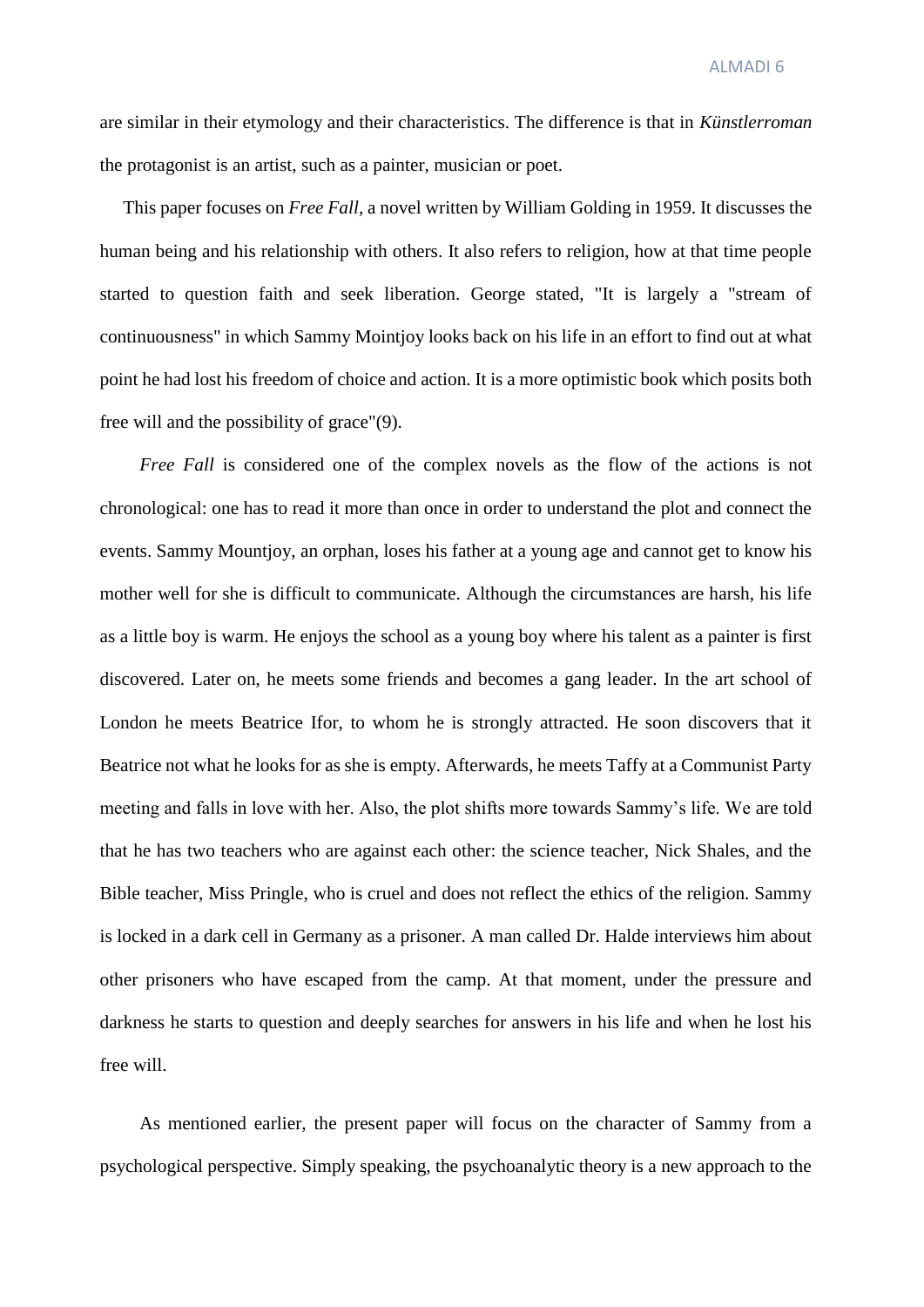study of the abnormality of human behavior. Sigmund Freud is the father of psychoanalysis. The Psychoanalytic theory analyses the character since childhood and studies the situations he went through, the conflicts between the conscious and the unconscious. Baldick defines Psychoanalytic criticism as "A tradition of modern literary interpretation employing methods derived from psychoanalysis, whether in its orthodox forms based on the works of Sigmund Freud or in various heretical versions. This tradition is almost exclusively interpretative, showing little interest or competence in evaluation"(275).

 Every century has its own characteristics. In the Twentieth century, there were many movements and inventions. It was the century of change on many scales politically, socially, scientifically and in religion. The Second World War and Communism played a major role in affecting people at that time. Many Europeans were displaced and shattered: "Disillusionment was the order of the day". Because of the war, new attitudes and values were born (George 1-2). They began to lose faith and at that era and started to question many things.

 William Gerald Golding was born in 1911 to Mildred and Ales Golding, who were typical of the poor but educated lower middle class. It is his wartime and post-war experience that contributed to his making an artist.He won the noble prize in literature in 1983. George stated, "Golding experienced two things that he counts the greatest influences on his writing-first, the war and his service in the navy and second, his learning ancient Greek"(6).

 Golding concentrated on man and his inner deep feelings; he tries to analyze the cause and effect of the human actions and reactions. As he puts it himself, "Man is not instantaneous creatures, nothing but a physical body and the reaction of the moment. He is an incredible bundle of miscellaneous memories and feelings, of fossils and coral growths"(Free Fall, Golding 46).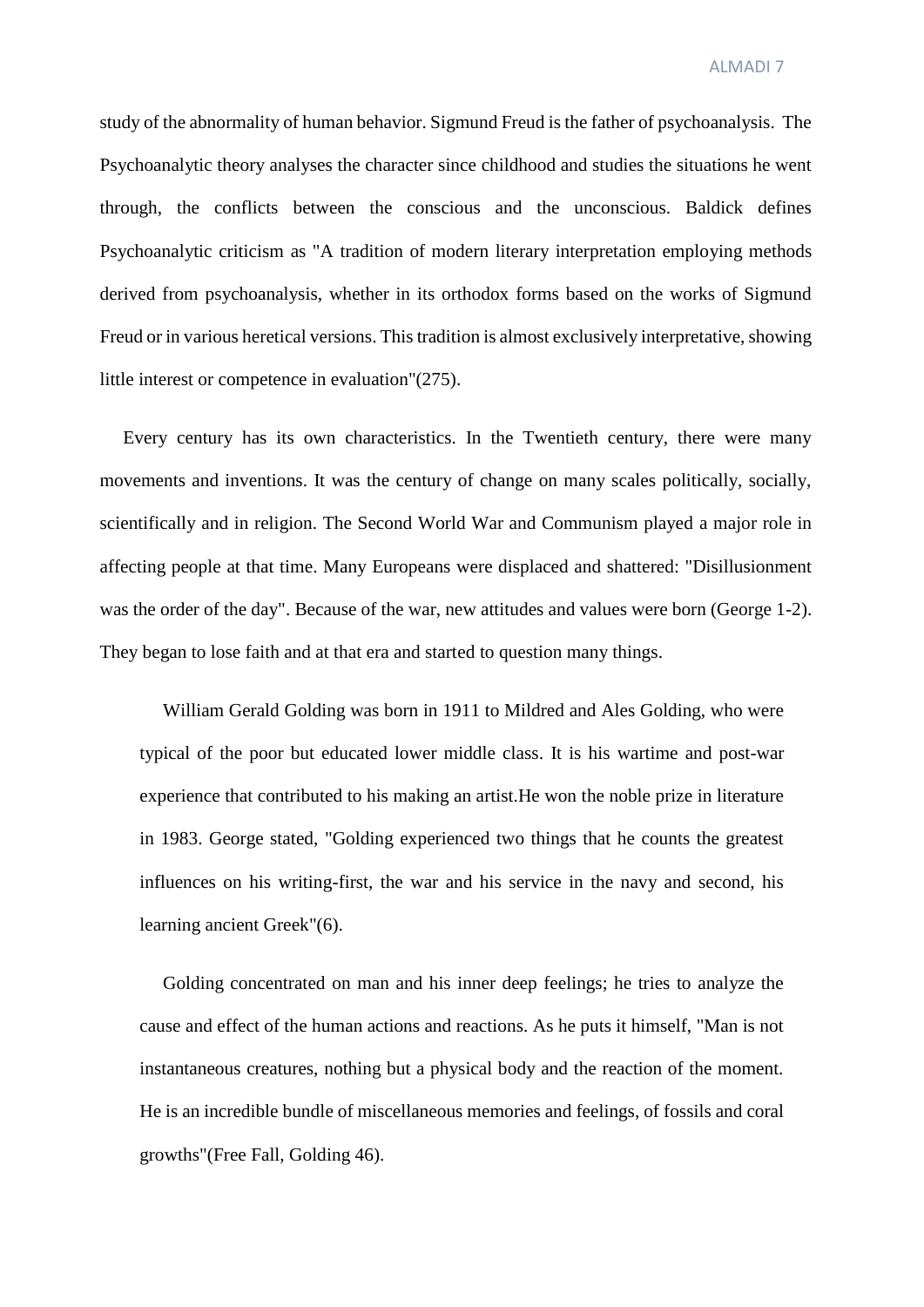William Golding was a modernist. It was after the First and the Second World Wars, the globalization contributed in the rise of modernism. Literary modernism is a twentieth-century movement which takes new aspects of literature. Modernism rejects and goes against the old convictions of the classics.

 Free Fall tangled many issues such as the human instincts and how at some point we might lose the track. The search for identity and stability. To quote Lupsa,

> *Free Fall* should be the best of Golding's novels. The people are more vividly drawn motives are more complex. There are dramatic rather than melodramatic tensions. The thesis again is Golding obsession, original sin, but in this case the story is of the struggle to transcend it. Furthermore, since the characters seem at first not presented purely as vehicles of the thesis, it is possible to judge them as people"(192).

 Sammy is an orphan, who never knew his father. He kept asking his mother about his father, but he never had a reliable answer. One time his mother told him he was a soldier. Another time an officer and another time she said he was in the Royal Air Force. Sammy Mountjoy was poor. In Rotten Row he experienced poverty. It was a dirty place to raise a kid. He was always observing and describing everything in detail. The protagonist went to a boarding school which is the school of art in London. In London, he met Beatrice Ifor, His relationship was not love as he thought, it was an obsession and it was not a passion it was only a physical need. He starts to ask about his life, how it turned to be a mess. In the course of the novel Sammy changes and searches for his freedom. He was caught as a prisoner of war. Prison was the place that he recalls the memories to try to answer his question about his fall.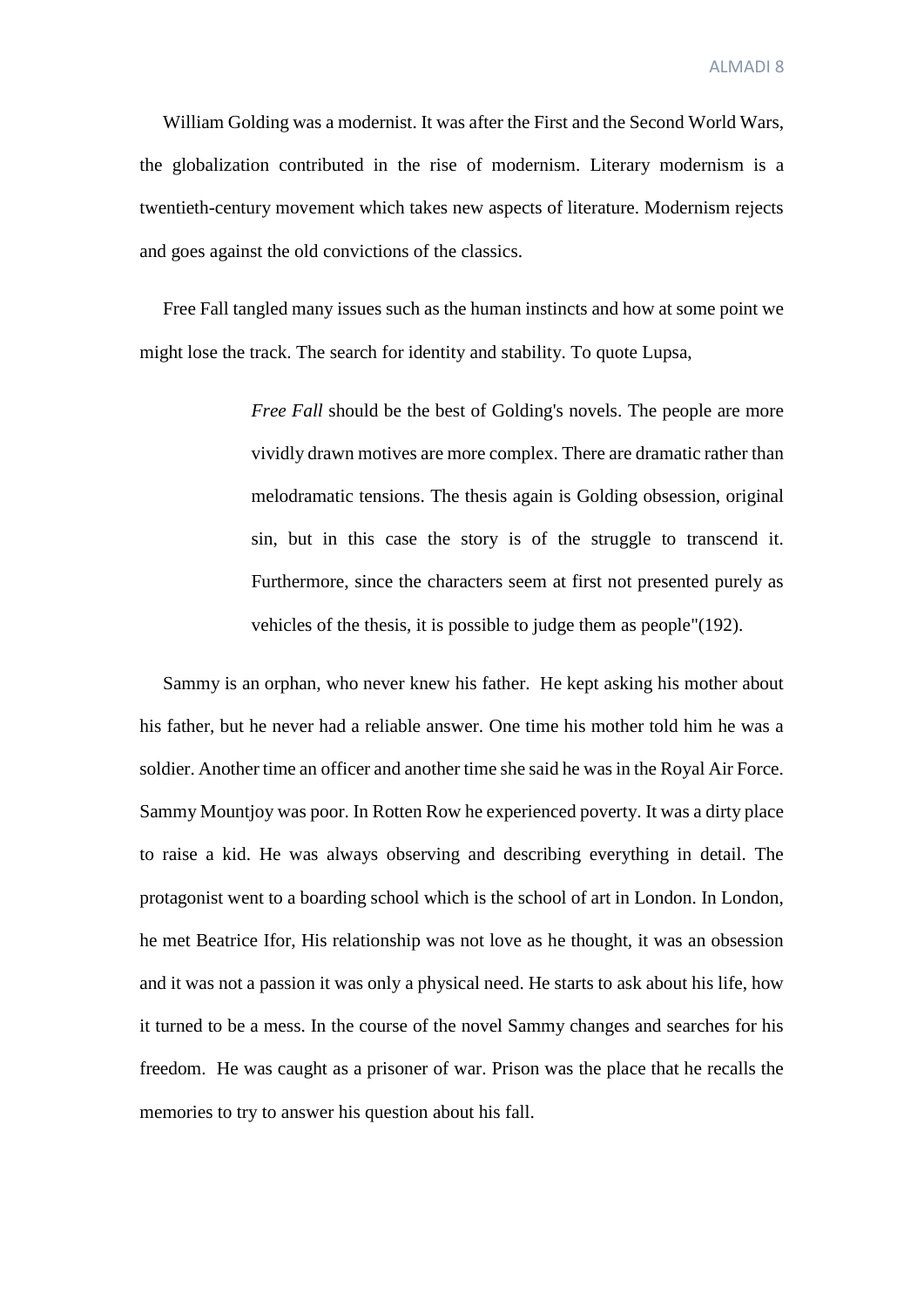The first chapter will outline the importance of psychoanalysis and how childhood stage is very crucial in building character. It describes Sammy Mountjoy's childhood in Rotten Row, his happy life, and peaceful mind. How he grows up poor and parentless. The chapter will examine the importance of role models in child's life and the impact of childhood friends on Sammy's personality. In addition, it discusses the factors that contributed creating Sammy's character. As an artist, he moved to London where he met Beatrice. It is here we meet the lost Sammy. He used Beatrice, their relationship was not love it was obsession. He followed his lusts and needs without thinking of the consequences.

 The second chapter studies mature Sammy. He was interrogated in prison by Dr. Halde. In prison, he was pushed to confess about the escaping of some prisoners. The presser of Dr. Halde and mocking made Sammy collapsed. In the dark cell, he was afraid, he recalls the memories of his life to point out when he lost his freedom. The chapter also deals with two teachers who represent faith, science and the conflict between them. The final picture of mature Sammy is discussed and how he tried to fix his mistakes.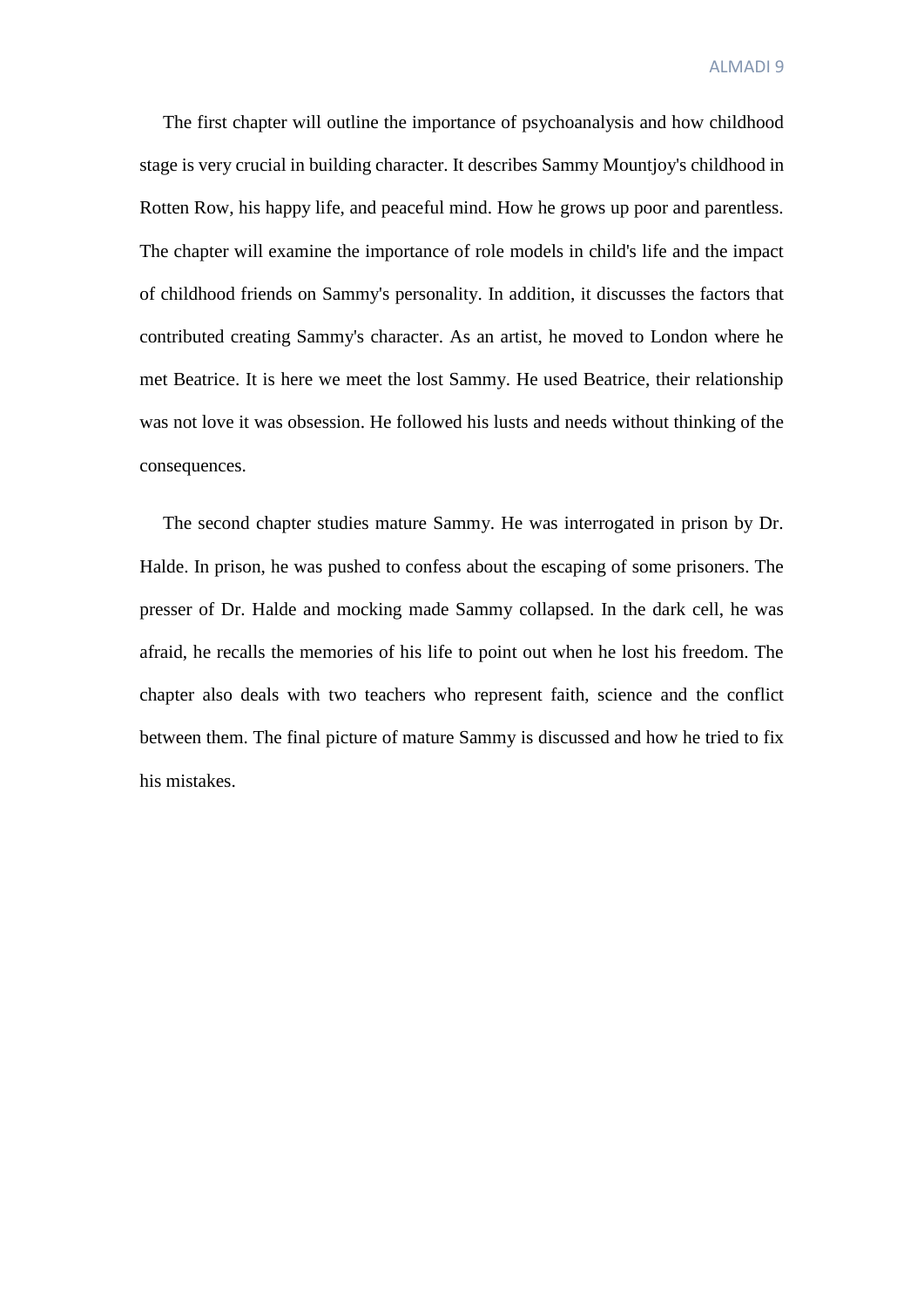#### **Chapter I: Sammy before Maturation**

 Psychoanalysis and the changing motives inside the human being have been a rich field from long time ago. Critics have always tried to analyze the human system. Since humans are driven by their instincts and needs, it is important to study the human psyche. By studying these factors, the final picture of the human character will be comprehendible. Through this given picture, critics are going to analyze the reasons and situations that contributed to create this character. The character is going through many stages until he reaches maturation.

 Childhood is the first stage and the most important one in life. It is the base of a healthy and stable being. It is very crucial because the child is getting and learning his first impressions, ideas and beliefs. Also, the people surrounding him, most importantly his parents who are the first ones to interact with them. These are very effective factors in building the child's character. In the words of Bondi the psychoanalytic theory is:" a school of psychology it also emphasizes the importance of childhood experiences in moulding one's adult personality and behavior" (95).

 Golding was affected by his time, the lost generation in the nineties. This is portrayed in Sammy, who lost his identity throughout the course of the novel because of the absence of role model in his childhood. Also the chaotic relationship with Beatrice Ifor whom he met in London and affected him tremendously. He thought he is in love with her but in fact, he took advantage of her. Moreover, he was affected by the terror in the cell when he was interrogated by Dr. Halde the psychologist in the Nazi camp. Dr. Halde's way of interrogation pushed Sammy to reconsider his life. Friedman mentioned, "In its obsession with freedom, *Free Fall* mirrors the transcendent issue of existentialist literature. Existentialist characters invariably concern themselves with the problem of identity. Sammy Mountjoy's attempt to identify that moment when he lost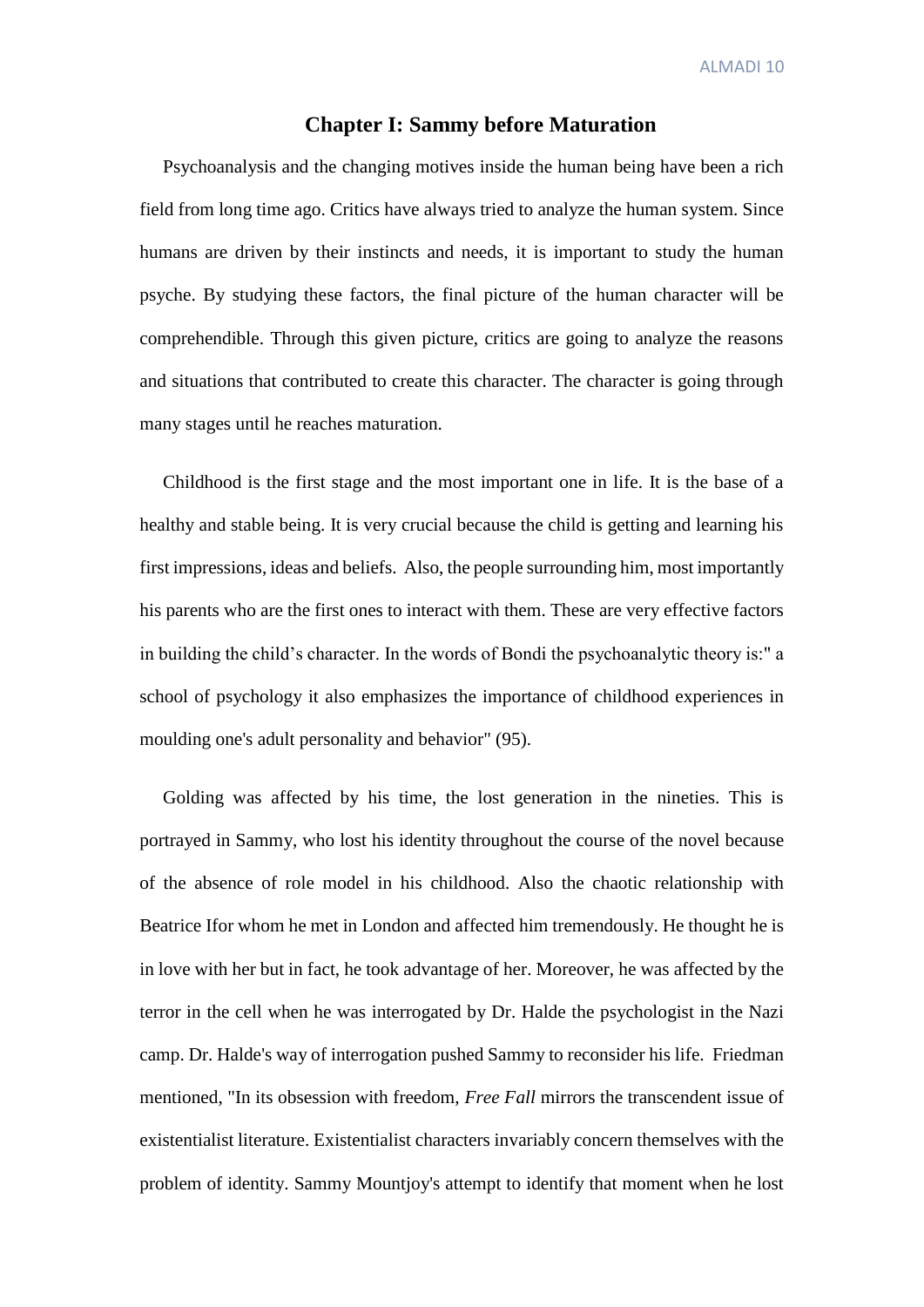his freedom is equally an attempt to identify what he is in terms of what he was"(68). Adult Sammy wants to find the reason behind his lost soul. Sammy finds himself lost eventually and this is a result of his weakness because he followed his lusts. He used poor Beatrice. At first, she rejected him but, later on, she surrendered and gave him everything he asked for. One day he got bored of her and married another woman.

 Sammy Mountjoy, the protagonist, lived in different places, which affected his inner stability. The journey of Sammy's life, moving from place to another contributed to create Sammy the adult. He lived with his mother in Rotten Row a rural slum; then he was adopted by Father Watts-Watt, then the art school of London then came the war. Each place has it nature and defiantly it affected Sammy. By analyzing his experience and incidents as he grows up, the final image of Sammy's character and feelings will be answered.

 The events of the novel do not follow a chronological time as the protagonist moves from memory to another; this reflects the mess and confused inner of Sammy. " Sammy writes his first-person account of these events at some undefined point in time after they have occurred, and tries, in retelling, to clarify his responsibility for what has happened to himself and others"( O'Donnell 85).

 Mature Sammy narrates the story of the young inexperienced, simple Sammy. Golding started his novel by Sammy Mountjoy wondering about the reasons behind his fall and how he lost control over his actions. Sammy states, "When did I lose my freedom? For once, I was free. I had power to choose"(Golding 5). Therefore, from the beginning, Golding wants to expose the mental situation of Sammy being lost and depressed. He assures that free will is something that one must feel and experience, the will to do something and not to do another. It is not a thing that someone can talk about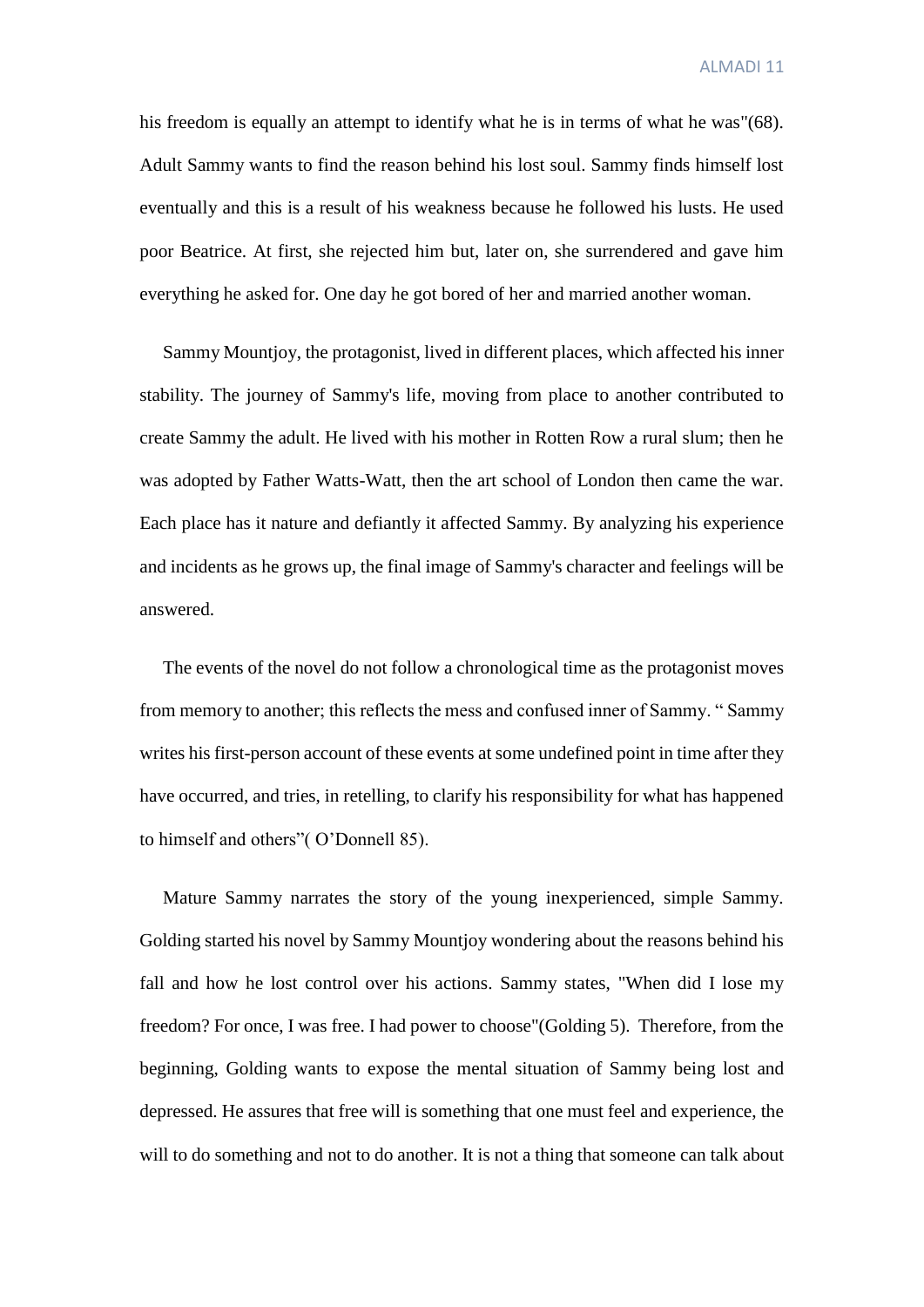without being tested. We are affected by our choices in life and through time, it defines us.

 By reading his early years memories, Sammy is telling us that he is suffering to find out the point when everything changed; by recalling his memories he is trying to do so. It is after the interrogation in the dark cell Sammy woke up from the coma, asking himself about the past. The experience of the cell redefined Sammy and pushed him to maturation. He wants to find the link or anything that can bring him back to his happy simple childhood: "I shall see the connection between the little boy, clear as spring water, and the man like a stagnant pool. Somehow, the one became the other"(Golding 9).

 Golding chose to begin his novel while Sammy is young because he believes that the more you are young the more things are easy and not complicated. As a very young child, he was happy, although he never knew his father. Things were clear as crystal for young Sammy. He wants to have fun and adventures. Things went upside down the moment he felt losing his will and control; by following his lust, his life became dark and sad as he grew up: "I put the day in the park first in my story, not because I was young, a baby almost, but because freedom has become more and more precious to me as I taste the potato less and less often"(Golding 6). Freedom became precious to him the more he gets older. The continuous recalls of the memories uttered by Sammy are to reach an understandable image of his present situation. How his present comes to be gloomy? Adult's mental system is different from the simple mental ability of children, the process of analyzing and explaining the situations, the concept of cause and effect, actions and reactions. Weekes and Gregor discussed the protagonist's urge to define his current situation compared to his childhood, how he turned to be lost as an adult compared to his innocent childhood "Seeking to discover how he became what he is,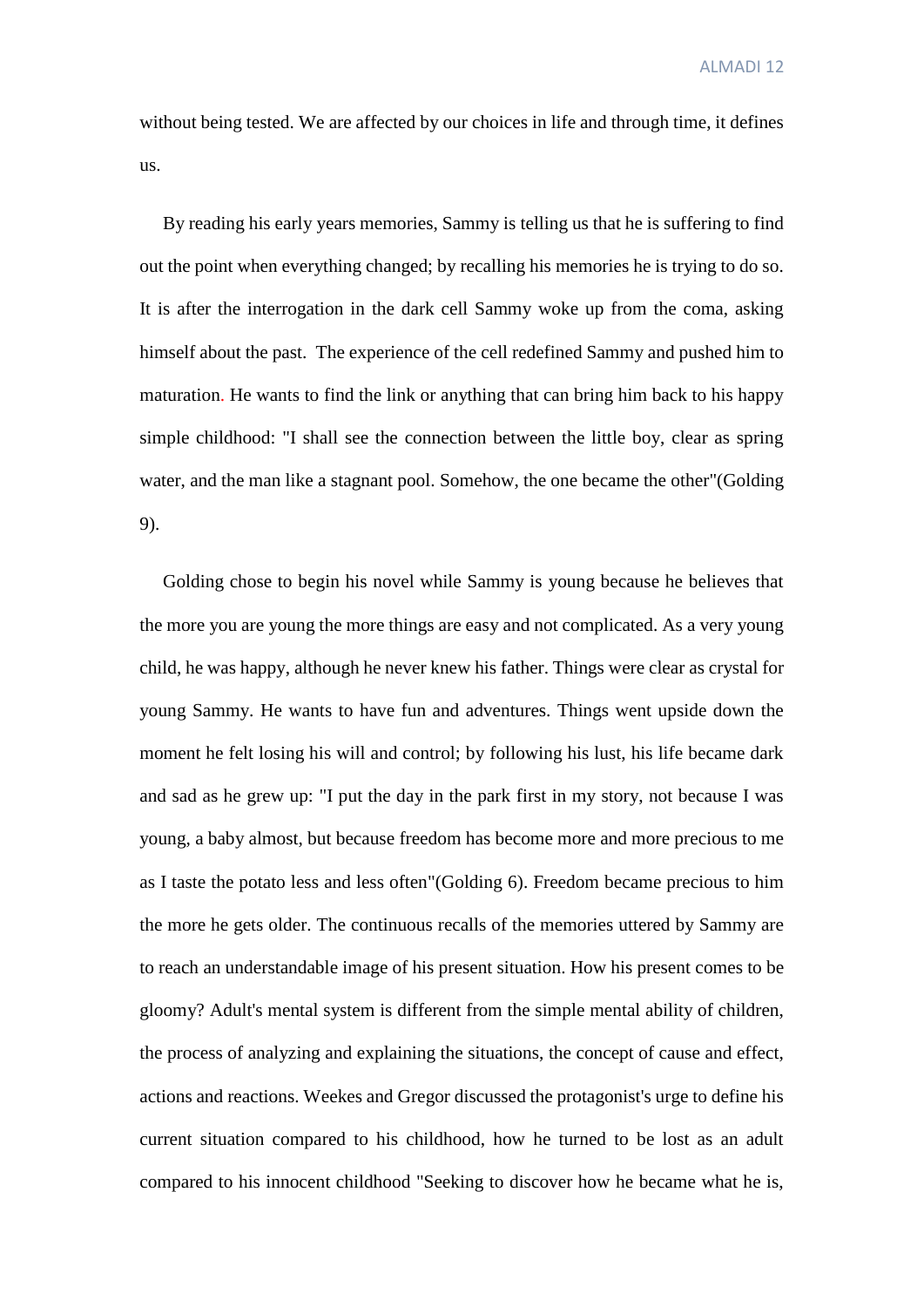seeking to explain how his childhood innocence came to be destroyed by the consciously choosing will"(138). Sammy needs to understand how his actions reshaped his life, the decisions and choices he made willingly during his life affected him as he grows up. The things he did wrong are what caused him this feeling of torment.

 One of the messages in *Free Fall* is the importance of communication. Sammy clarified that our fear is not the fear of being abandoned or not well liked; it is the fear of the things that are inside us: what we feel, hear and see. How we understand and deal with our passions, our needs, and sorrows. It is the fear of being alone. Human nature is eager to communicate. By narrating the story he is trying to communicate.

 Sammy Mountjoy spent his childhood in Rotten Row: "For the child Rotten Row is a paradise" (152 Younis). The atmosphere was difficult. People were poor and their circumstances were harsh; children were not clean even the adults. It was a place for the lower class. Even Sammy as a kid liked the atmosphere; he has never disliked dirt. So, "The surface of Rotten Row is a rural slum: poverty, hardships dirt and moral delinquency" (Weekes and Gregor144). The name reflects the low class and the lack of resources. Sammy explained the way of living, going to school bare feet. Children were screaming loudly, dirt is everywhere. There were no worries or rules.

 Young Sammy was an orphan: he lost his father at a young age. He never knew his father nor what he does. Several times, he asked his mother but he got no clear answer. Sometimes he was a soldier, a lovely man; other times he is an officer, once he was in the Royal Air Force. His identity was not known. This insecurity Sammy had to face as a young boy accumulates to shape Sammy the adult.

 The role of parents is very tangible in children's development. Sharpe assured that: "Emotional regulation, or the ability to control emotions and emotional responses,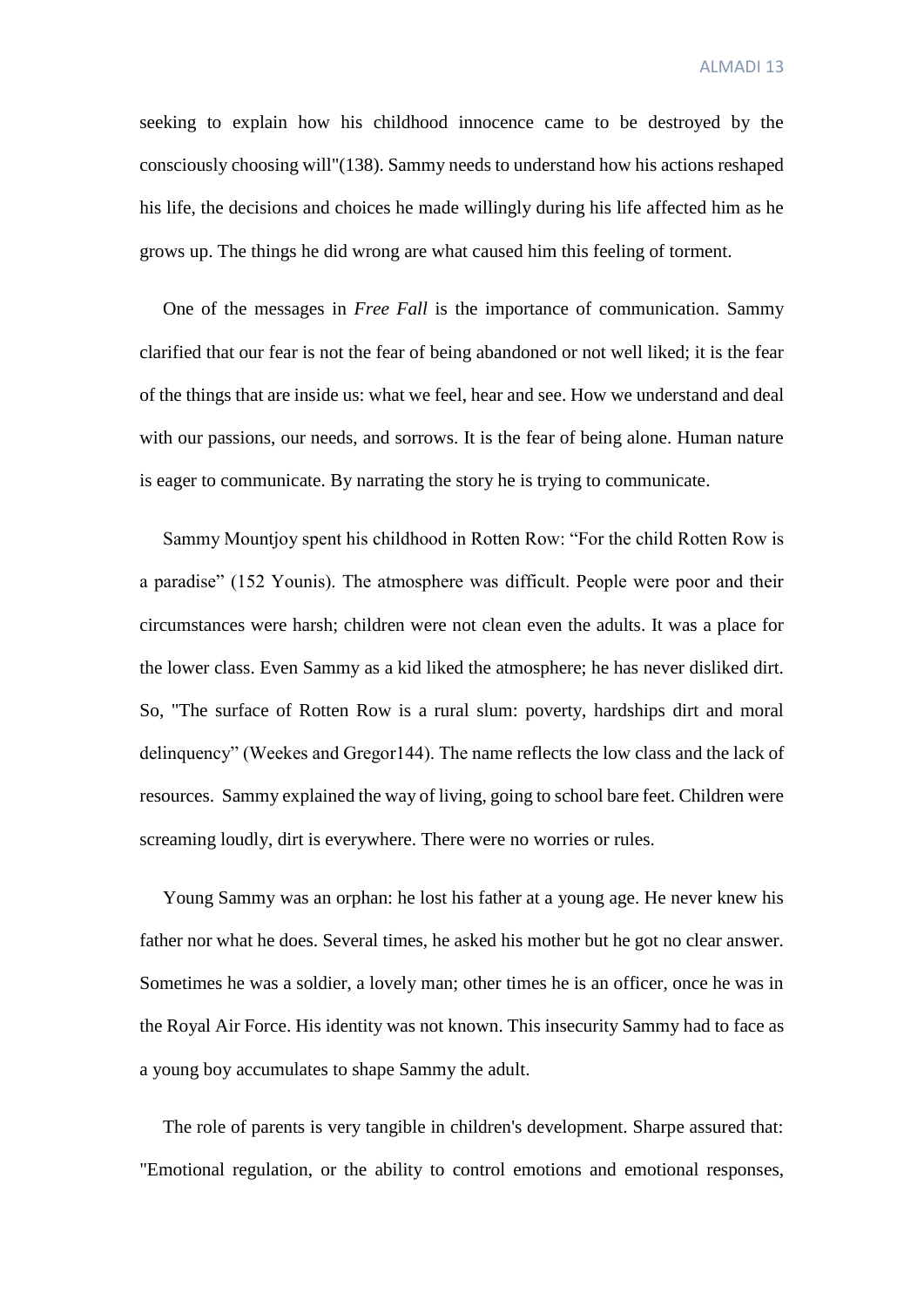stems from the level of response and involvement of parents in a child's life"(5). Several Studies proved that child behavior is related to environmental aspects and biological aspects. Therefore, the absence of the role model in Sammy's life shaped the adult Sammy. He suffered from environmental factors such as living poorly, the way his mother treated him with carelessness, the impact of his friend Philip and when the priest adopted him. Because of the absence of the parents in the life of Sammy, he dealt with the situations he went through with gullibility. Parents are supposed to cultivate the principles and ethics in their children, to prepare children to act wisely and surpass obstacles. A study done by Cavallaro and Anderson proved that most frequently children named their parents as role models and heroes. Based on the study parents came first then entertainers, friends, professional athletes, acquaintances, finally authors and historical figures (166).

 Child mother relationship was not close, the protagonist and his mother did not get along often. The responsibility of their living exhausted her especially they were poor. He describes his mother as a failure; he did not admire her nor see her as a heroine. Children see their parents as flawless, but it was the opposite with Sammy as he describes his mother as a regular person: "In my misery I saw her as a stranger might see her, a massive, sagging creature, mottled and dirty. Her hair was in wisps over her brown forehead, her face was a square-ish, drown down-down mass with a minute fag sticking in one corner of her mouth "(Golding 69).

 Sammy considers his mother as unsuccessful; feeling this way towards his mother without appreciation will grow and will be in his unconscious all his life. Later on, he will act according to what he believes. The passiveness of the role model in his life, growing apart from his father and a passive mother threatened his stability as he grows moreover; it causes him inner and outer struggles. The role of parents is very important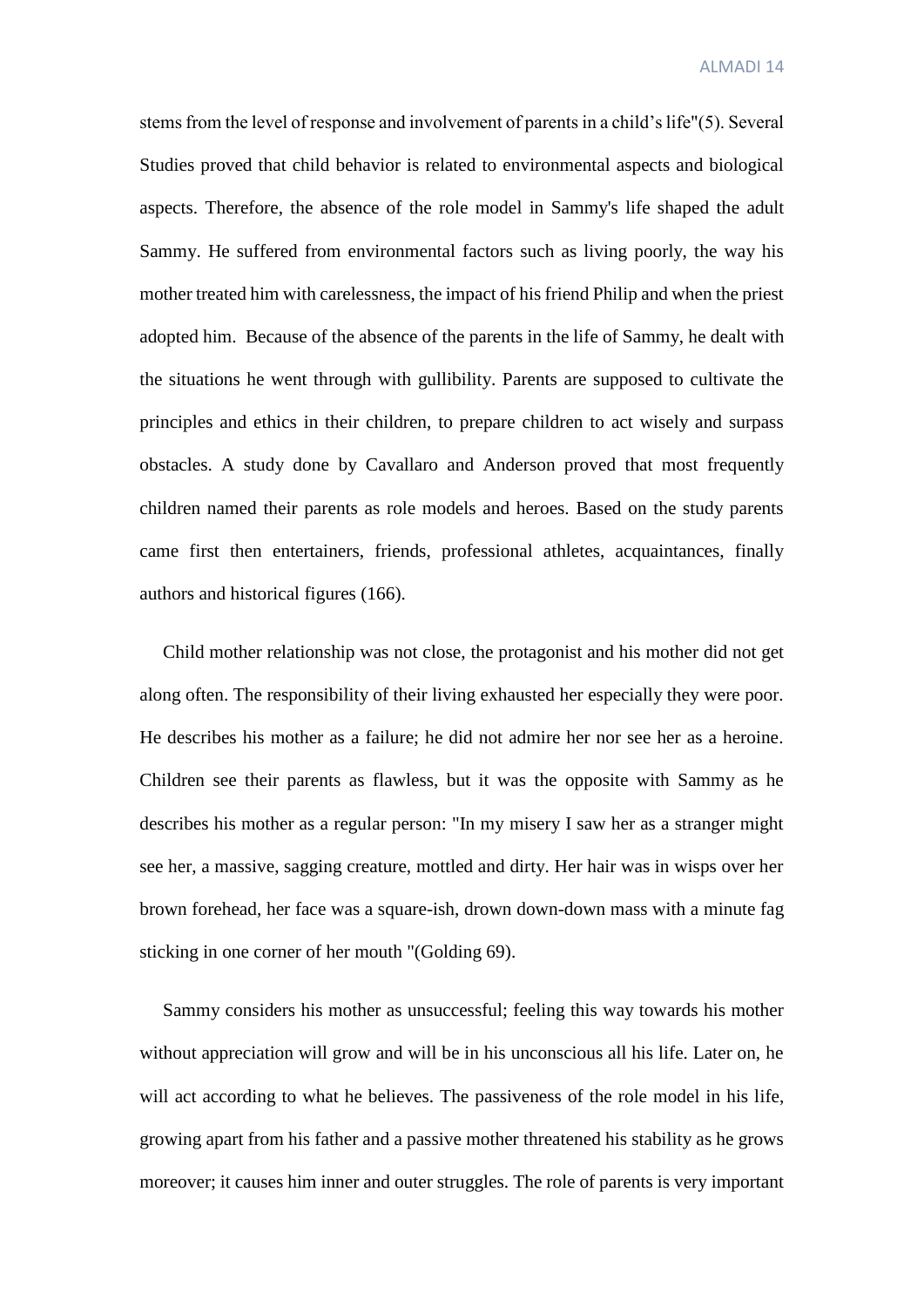in developing and creating stable confident and healthy characters in the societies. The findings of a study done by Demuth and Brown suggest that father's role is sufficient in the development of a stable child. They also add "We expect that parental absence will be associated with higher levels of delinquency, on average, due to fewer (or weaker) direct and indirect controls."(65). He and his mother were not close; they did not share a stable, comfortable and caring relationship. Even when she died, he did not show any emotion.

 Golding had similar relationship with his mother and that is reflected in the protagonist's life. Golding was close to his father. His mother was violent: she threw things at him. He mentioned that they did not touch each other.

 Next, he moved to the primary school. Two childhood friends influenced Sammy's life: Johnny Spragg and Philip Arnold. They both encouraged Sammy to violate the rules and create the environment that help him to dare to do so and be bold:" In the primary school we become much more aware of the darker side of the boy's world. Now there is violence and gang warfare"(Weekes and Gregor145).

 Johnny Spragg was attracted to airplanes and he loved the airfield: "Johnny was an expert. He knew things that still astonish me. "(Golding 37). They had adventures together. One time they sneaked to a forbidden place, Sammy was afraid and hesitated to go after Johnny who loves airplanes. Johnny insisted on seeing what would happen to the airplanes in the airfield, although Sammy was tired and hungry he stayed because Johnny wanted him to stay. Another incident, both of them tried to sneak to the general's garden, although the walls were high and there was a policeman. Sammy was psychically ready to break the rules and regulations. On the other hand, the evil Philip Arnold pushed him to violate and revolt against rules. Sammy admired Philip. He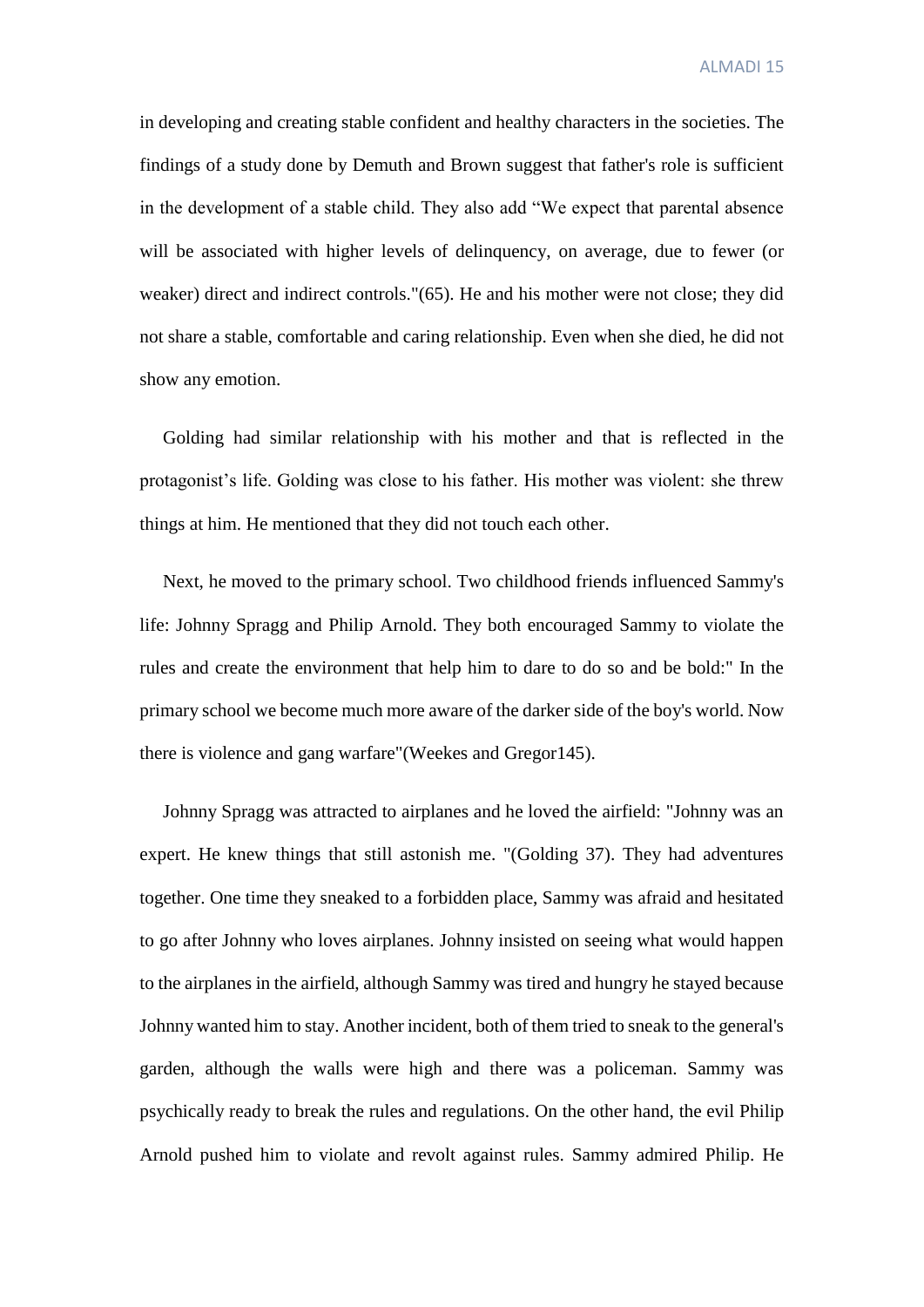states," he was my Machiavelli"(Golding 49). Philip knew about people and took advantage of their weaknesses to serve his need. He was a fast runner and when he is frightened, he runs faster than anyone else does. These characteristics made Sammy admires him. Philip encourages Sammy to violate the school's authority by stealing other boys' fag cards. In addition, Philip's impact was worse on Sammy as he asks him to urinate on the altar of the local church but Sammy said he cannot urinate but can spit. Sammy's actions bring him nothing but pain when he was caught by the drum major of the church and was beaten. He declared that no one affected his life as Philip did:" Yet neither the general nor the god on the airfield, nor Johnny Spragg, nor Evie nor even Ma, altered my life as Philip altered it "(Golding 47). Philip and his evil influence surrounded Sammy. Yet Sammy was ready and obedient to whatever he suggests. This shows how Sammy's character is susceptible.

 When Sammy was sick, he was taken to the ward and his mother died when he was there. The final stage of the protagonist childhood life was spent in the ward.

 The adventures of his childhood friends are important to Sammy in the way they build his story, since they contributed to introduce the life of Sammy Mountjoy. Biles and Evans described the adventure as "Being small boys of romantic imagination, they accept the rumor that the grounds harbor wild animals, a belief that heightens their sense of adventure and adds to Sammy's sense of primordial existence"(121).

 Sammy's childhood was innocent and ordinary. Yet he went through some circumstances that affected him growing up such as the absence of the role model and the negative influence of his friend Philp:" I look for the point where this monstrous world of my present consciousness began and I acquit him in the ward. Here? Not here"(Golding 78).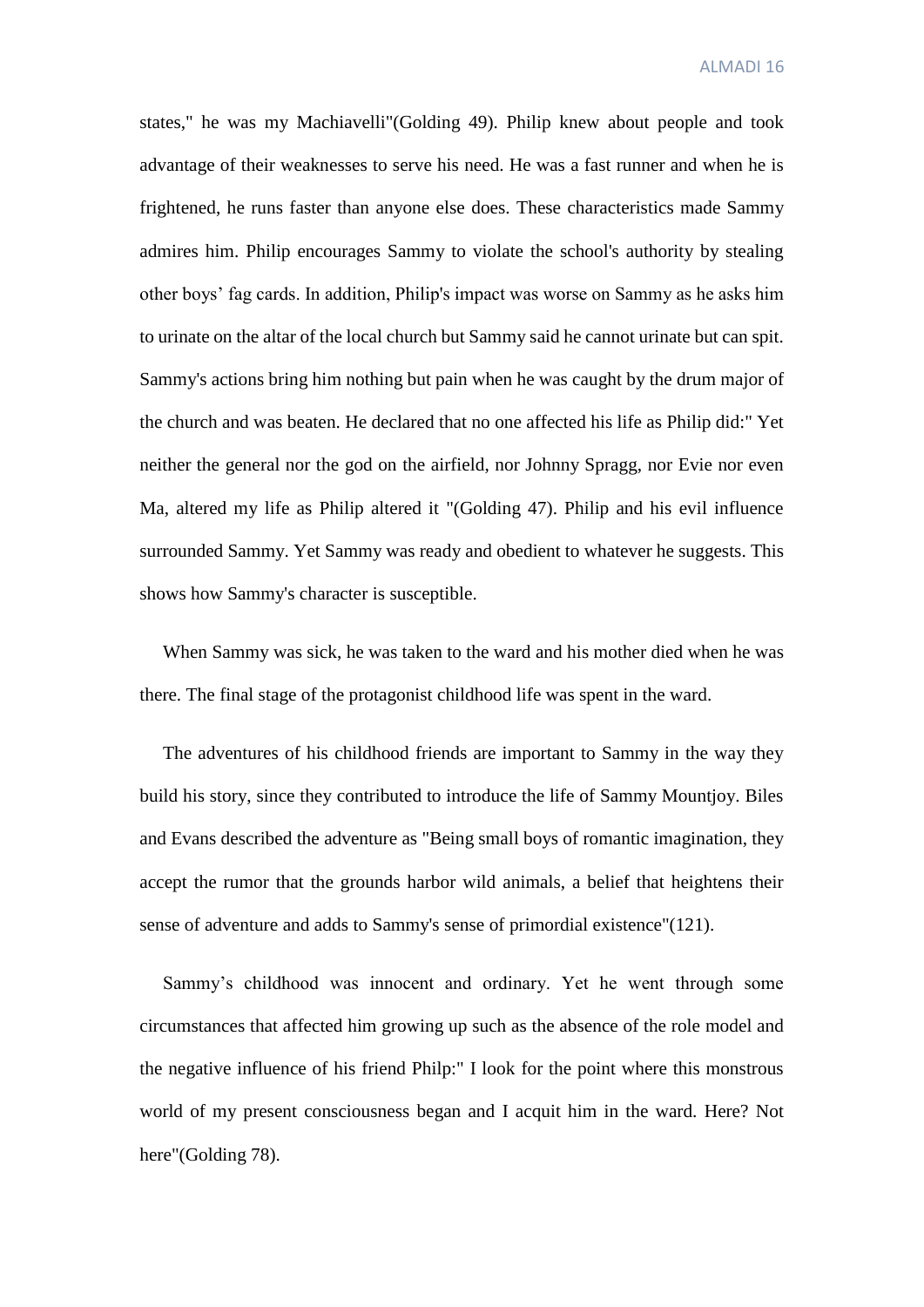At the age of 19, Sammy went to the art school of London where he first saw Beatrice. She was studying to be a teacher. Sammy was not astonished when he first saw her as a model in the art class. Looking at her after he drew her in the sketch made the difference. He saw her as a woman and liked her, "I saw in her face what I can neither describe or draw. Say she was beautiful to me" (Golding 221). Golding is foreshadowing the guilty experience that affected Sammy. It is when Sammy crossed the bridge he lost his free will; he was "lost", "caught", "trapped"(Golding 81). The bridge is a metaphor of the new experience; he crossed the youth to be a teenager, experiencing new things. Sammy means that he is going to get to know Beatrice. Seeing Beatrice makes Sammy crazy; his heart beats so fast because he feels that he cannot control himself. He said "Already I had left my freedom behind me" (Golding 79). He admired her to the extent that he wants to be her. O'Donnell explains that "Sammy wants to "nail down" Beatrice, to pull the heart of her mystery from her, to literally *be* her, thus imposing his own patterns of being upon hers"(90). He is jealous of everything near her.

 It costs Sammy his freedom to get Beatrice because the "sacrifice is always regretted". On his graduation day the headmaster had given him the advice that proved to be right" if you want something enough, you can always get it provided you are willing to make the proper sacrifice. Something, anything. But what you get is never quite what you thought; and sooner or later the sacrifice is always regretted" (Golding 235). We are the victims of our sacrifices; we always pay a precious price to fulfill our needs. Sammy made a wrong decision in sacrificing everything to get Beatrice without thinking of the consequences. Friedman states: "Sammy asks himself, "What will you sacrifice? to Possess Beatrice. The answer-"Everything"(76). He was not satisfied, he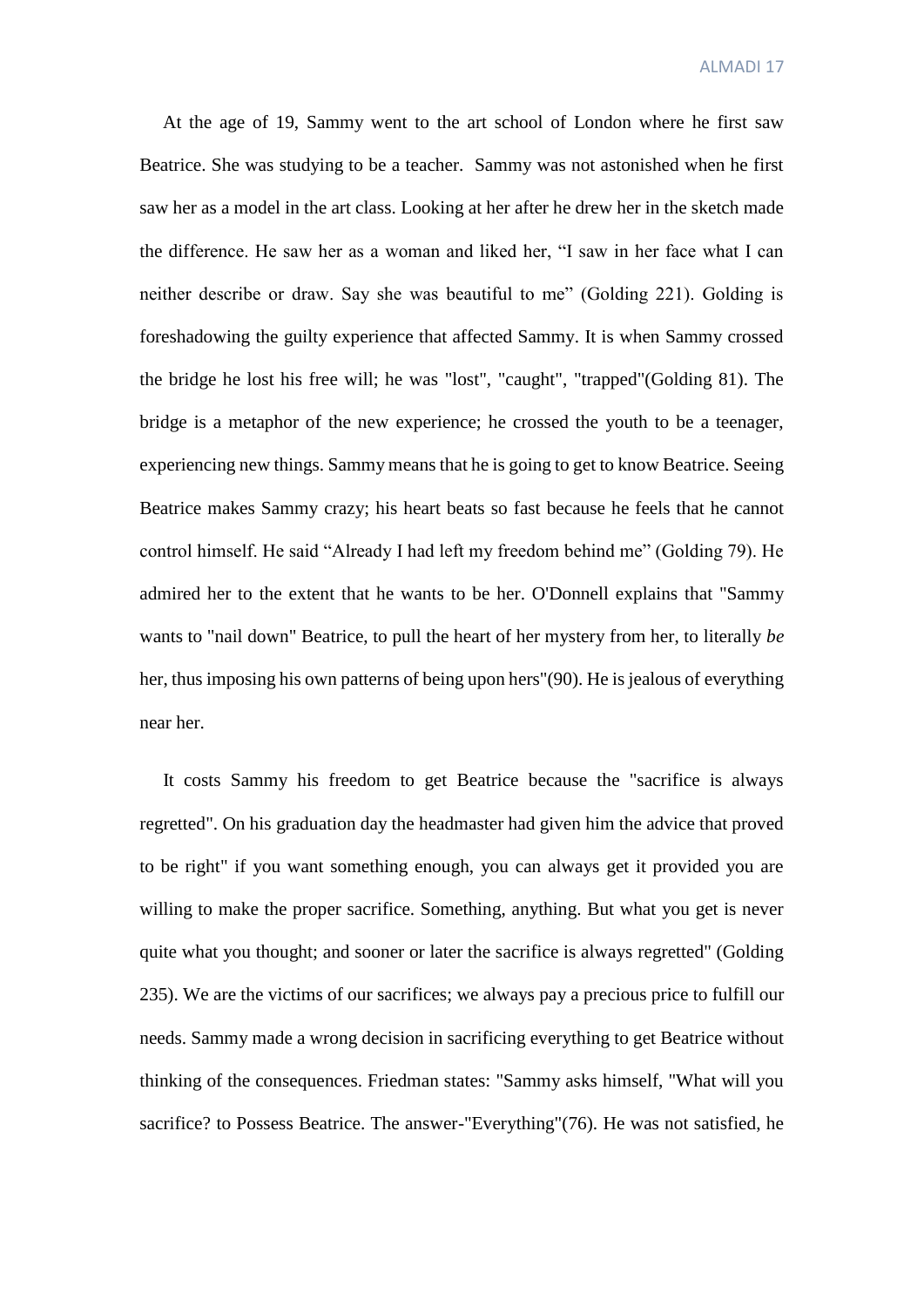was empty and his sacrifice was invaluable. He adds, "Although Sammy's youthful passion for Beatrice is conceived in love, it is achieved in duplicity"(75).

 Sammy's relationship was not love; rather, it was attraction at the beginning as there was no passion; it was only sexual:" Throughout Sammy's relationship with Beatrice, Golding wants to show that animality is stronger than the social and religious obligations"(AlSa'di 9)." Help me. I have gone mad. Have mercy. I want to be you "(Golding 84). He told her that he is willing to go mad if she did not respond to him. This shows Sammy's dark inner wish; he was obsessed by his instincts. There is no balance in their relationship; Sammy wanted to dominate her to control her. Beatrice is from a religious background and that is the reason why she was not active in their sexual relationship. Biles and Evans surmise their relation:" Sammy succeeds in bringing Beatrice to his bed, believing he will know her. But he is mistaken. Submissive, yielding, obedient, she nevertheless is not there, not for him" $(125)$ . It was meaningless she did not respond to him or give him a convincing answer for she was often silent. Her usual answer "maybe" explains he uncertainty of anything, she was ambiguous as if she knew the end of their relationship." The innocent and religious Beatrice proves unresponsive, their one-sided lovemaking a sordid sexual exploitation"(Friedman77).

 Two years later, he got bored of her; nothing attracts him anymore. The relationship was not satisfactory; there is no life in their conversation, nor excitement, and he left her without saying anything. He took advantage of her by not even trying to understand her. On the other hand she was not helpful to give him the chance to understand her. Sammy was guilty in the way he treated her. This is a result of a non-emotional and unexperienced character. Poor Beatrice was an image of a betrayed woman, innocent and helpless (Golding 127).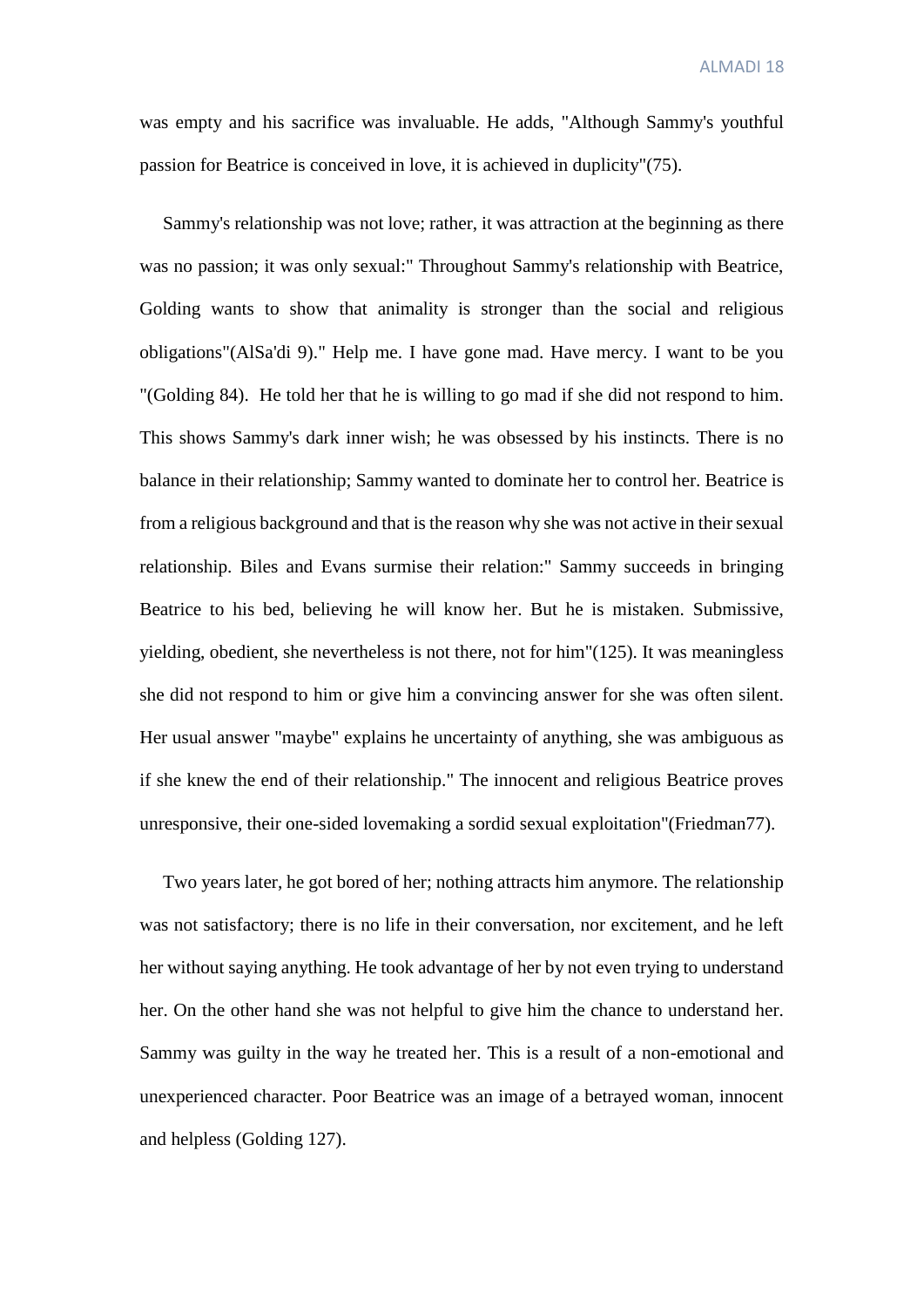One day he went to a communist party where he first met Taffy and fell in love with her. He left Beatrice and no longer desires her. He did not talk much about Taffy although she influenced him the way he felt stable and satisfied. Sammy believed in the harmony and the chemistry of their relationship. Weekes and Gregor described their relationship as "The world of Taffy and Sammy is smaller, but it does not destroy, and what it gives is real"(153). Ibrahim proves it, as he points out that Sammy needed more emotional and active person as Taffy because what was missing was the spiritual side of his life (70). Being with Taffy made him believe that their relationship has a real value. Bothe of them are communist and their private life was their concern.

 None of the earlier reasons are convincing in the way he left Beatrice lonely, which drives her insane later on. Beatrice was exploited and left alone. Sammy declared that these memories of him with Beatrice prove his failure and degradation (Golding 123). He did not feel any emotional or spiritual closeness as with Taffy.

 Golding wants to show how females are important in understanding male's moral nature. Starnes states "Female characters play central roles in the protagonist's developing awareness of what it means to be a fallen creatures" (1). He also adds, "understanding his relationship with Beatrice is central to our understanding of Sammy as a moral creature" (78). Beatrice as a female character affected Sammy deeply. Using her to satisfy his needs led to his feeling of loss and guilt. She is important in his search for an answer to understand the difference between the young innocent boy and the guilty adult.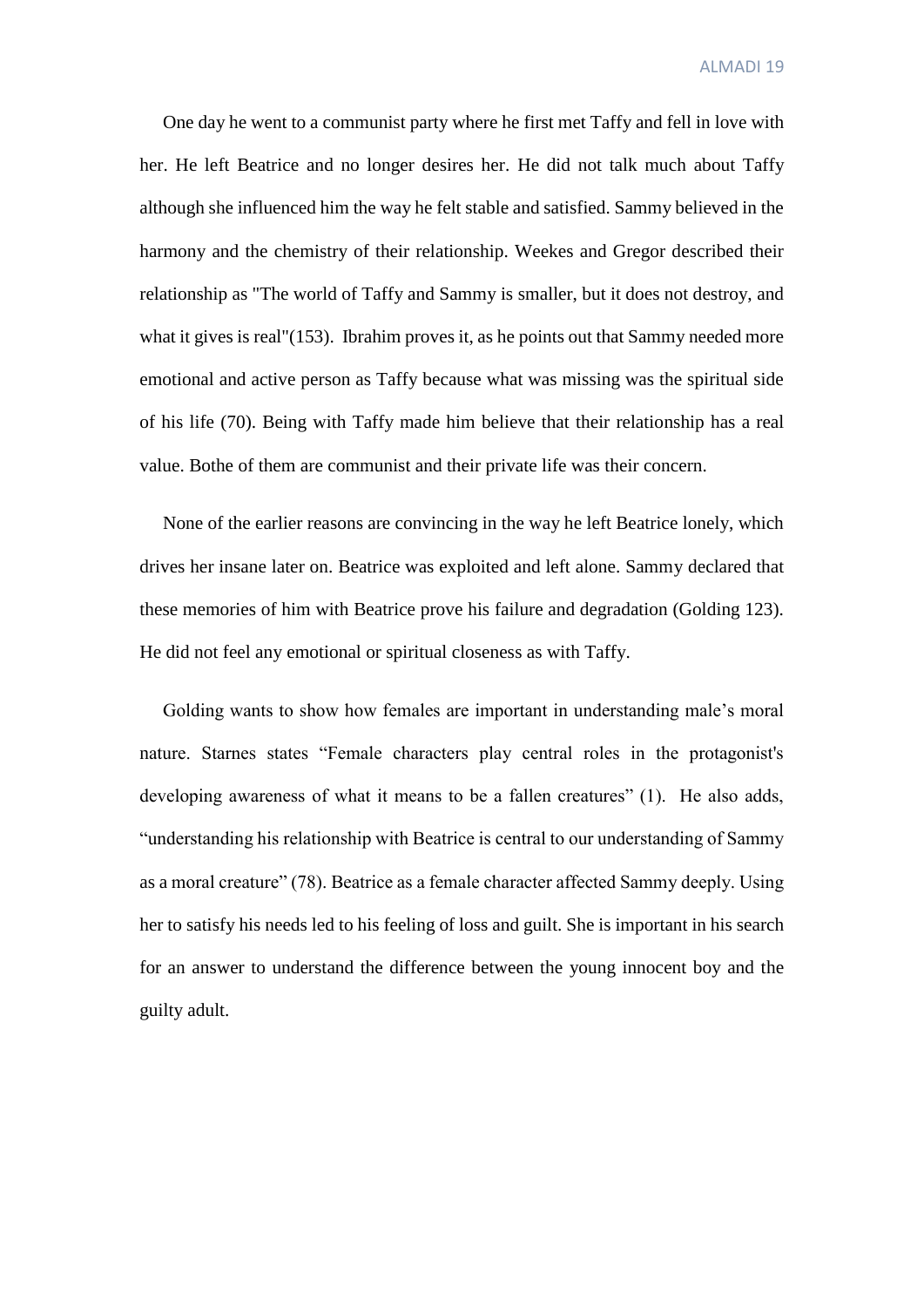#### **Chapter II: Chastened Sammy**

*Free Fall* discusses the idea of the modern man and his suffering to understand his society, his beliefs and most importantly himself. *Free Fall* as a *Künstlerroman*  focused on the maturation of the artist Mountjoy, experiencing new things he overcomes the obstacles he faced. "The critical issue of the *Künstlerroman-* becomes the focal point of the moral inquiry of *Free Fall* "(Friedman 83).

 Through the novel, Sammy is trying to clarify the aspect of being and becoming. Sammy concentrated on the aspect of becoming, what he achieved as an adult. He is what he chose: "Being and Becoming cross at the moment of *Free Fall*, where Sammy becomes what he chooses"(Weekes and Gregor 167). Tracing the memories of his childhood to point out his fall, his loss of freedom and the feeling of guilt that is torturing him. Sammy is now a prisoner of his fall. Through the journey of Sammy's life, we can see the difference between Sammy the boy and Sammy the adult. Sammy's childhood describes the state of being; as he reaches adolescence, he is experiencing the state of becoming.

 Sammy the man is looking back to his childhood searching for a connection between his happy childhood and his chaotic restless adulthood. During World War II Sammy was prisoned by the German army. Dr. Halde is the Gestapo officer who investigates Sammy; he is a psychologist who knew how to play with people's minds. The interrogation room is dull and pale; the table is old and refined. The first impression of Sammy towards Dr. Halde was admiration. His smile, his blue eyes, his face and most importantly his English. Sammy's humble background as a workingclass and the lack of self-independence made him compare his English to the German phycologist: "Dr. Halde spoke better English than I did. Mine was the raw, inaccurate stuff of common use, but this had the same ascetic perfection as his face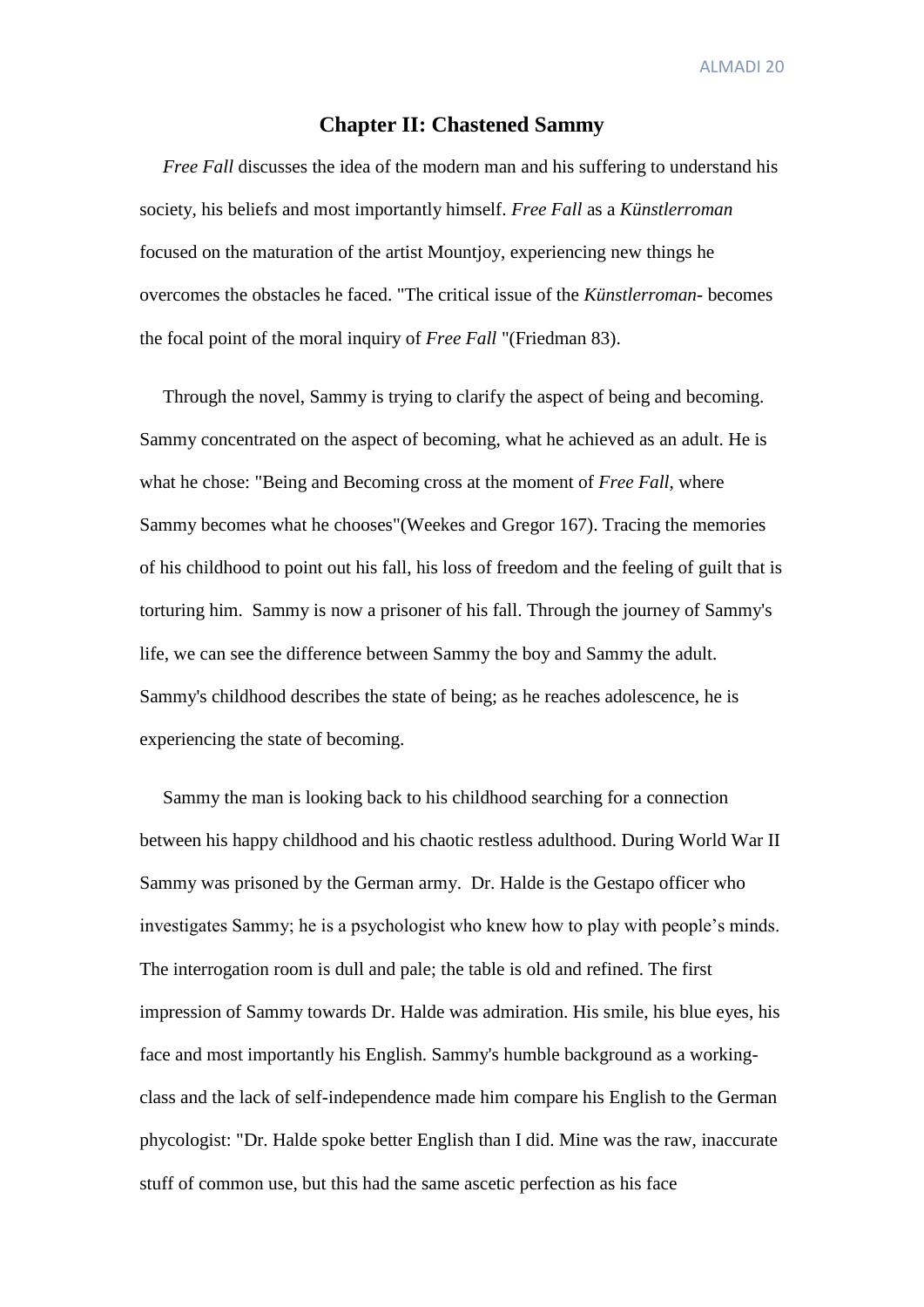"(Golding135). The picture in Sammy's mind about Dr, Halde as an educated and prestigious man gave him the superiority and power to control him. Sammy's main concern as Acheson points is "Sammy's chief fear is that Halde will find him "uncivilized", a creature of "gross sensuality" "(76). Dr. Halde influenced Sammy strongly; he made him feel that he is not important. As a psychologist, he gave Sammy the impression of him being great. In contrast, Sammy's character was the opposite as a prisoner he was weak and confused.

 Dr. Halde wants to know about how two prisoners escaped from the camp. He clarified that it is a dangerous situation where anyone who will escape will be shot; Dr. Halde declared that he "cannot take any risk at all"(Golding147). He is interrogating Sammy in order to stop any chance of prison break. Through the interrogation, Sammy's frustration made him mix things up. Sammy, under pressure, answered Dr. Halde : "you want the truth. All right I'll tell you the truth. I don't know whether I know or not! "(Golding 151). The quotation explains how depressed and lost Sammy was. He could not think clearly with his mind full of fear. Sammy now is lost and confused; he cannot decide what to do. The mental state he reaches at the prison was the state of hallucination. Why is this happing and how, what have I done? as if his consciousness woke up and he starts to evaluate things.

 Dr. Halde at the beginning of the interrogation said something that made Sammy angry. He said, "We know all about you"(Golding 139). Saying that sentence to the lost confused Sammy is a daring sentence as it assures his suffering. He answered with denial on many occasions. The constant way of repeating to Sammy that he knew about him frustrated him: it made Sammy start questioning the events in his life. Every time Dr. Halde challenged Sammy and he felt threatened, he said:" I am a commissioned officer and a prisoner-of- war"(Golding 138).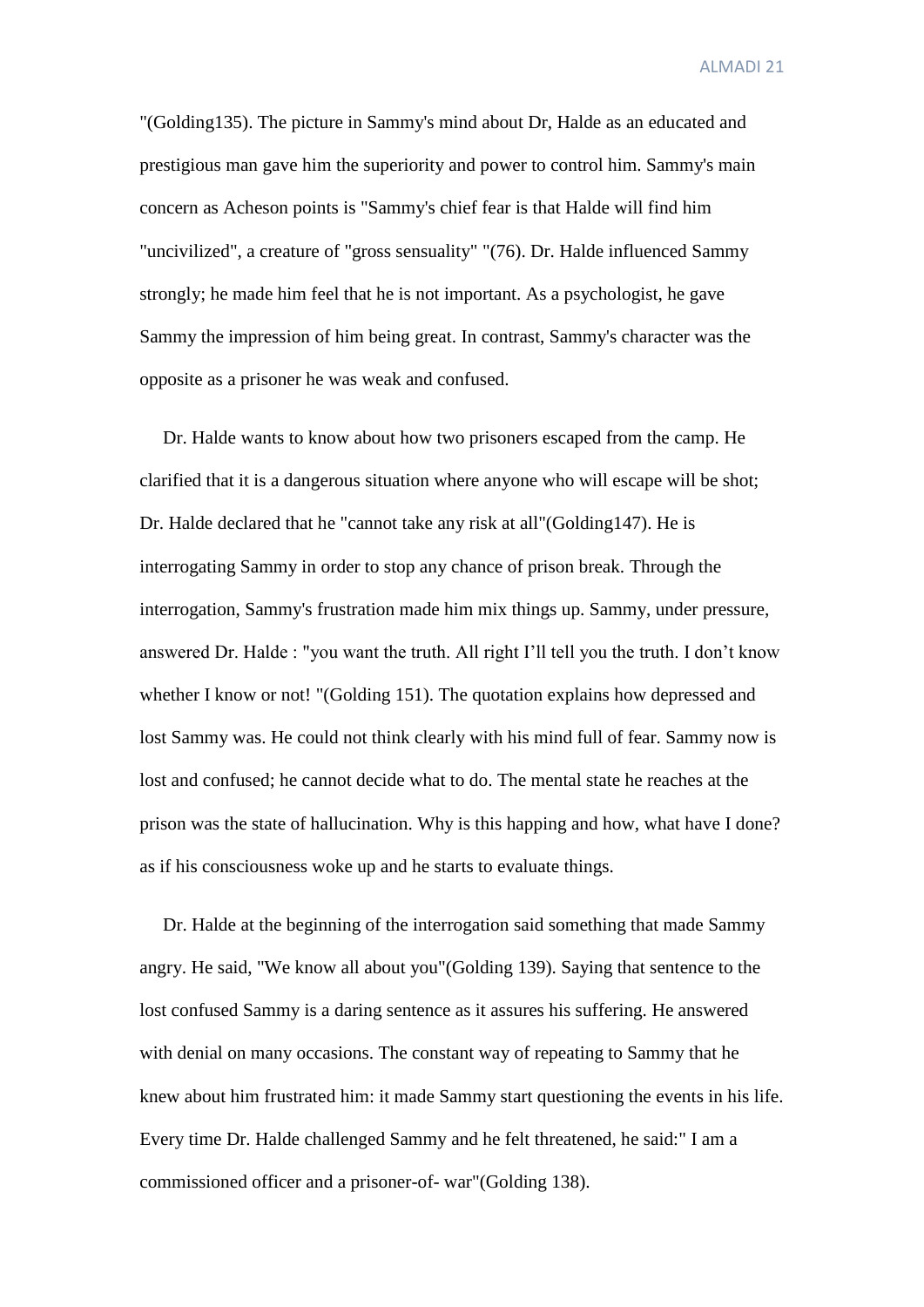The pressure of Dr. Halde on Sammy is starting to accumulate, the continuous laughing of Dr. Halde resembles the mocking of the superior authority over Sammy. He was in control of Dr. Halde "you are in my power absolutely"(Golding 140), which caused him to fall "I'm going to be sick"(Golding147). Dr. Halde exhausted Sammy to speak about the escape so that no other prisoners can run away and be killed. He wanted to dive deep in the character of Sammy; he finds him a mystery that needs to be resolved.

 The way Dr. Halde interacted with Sammy was harsh. Despite the approach that he used to interrogate Sammy, he "represents the dark side of civilization to use science as a tool of tormenting people" (Ibrahim 69).

 The dark room was the climax in Sammy's story; it reshaped and changed his life. When Sammy was sent to the dark room, he recalled his memories and tried to collect what is left of his reason. Actually, the dark room was more frightening than anything he ever knew. Sammy tortured himself in the dark room by his imagination as Al-Sa'di described:" he is made by Dr. Halde to feel that there is some terrible object hung in the middle of the ceiling. As he touches it, he feels a slimy lump so he fancies that it is a lump of human flesh"(11). The cell was small; many shapes flew and moved in the darkness. He stretched his hand in the darkness and touched something wet not knowing what it is, Sammy imagined many evil things as snake, acid, poison, coffin or a dead slug. These objects were present in the mind of Sammy to represent the weakness and collapsed psyche of the protagonist after the torture. He cried for help but with no answer. It was a cry of a helpless soul, a cry with no hope.

 At the cell, the protagonist is afraid of darkness: "How did I come to be so frightened of the dark?"(Golding 154). Biles and Evans discussed that Sammy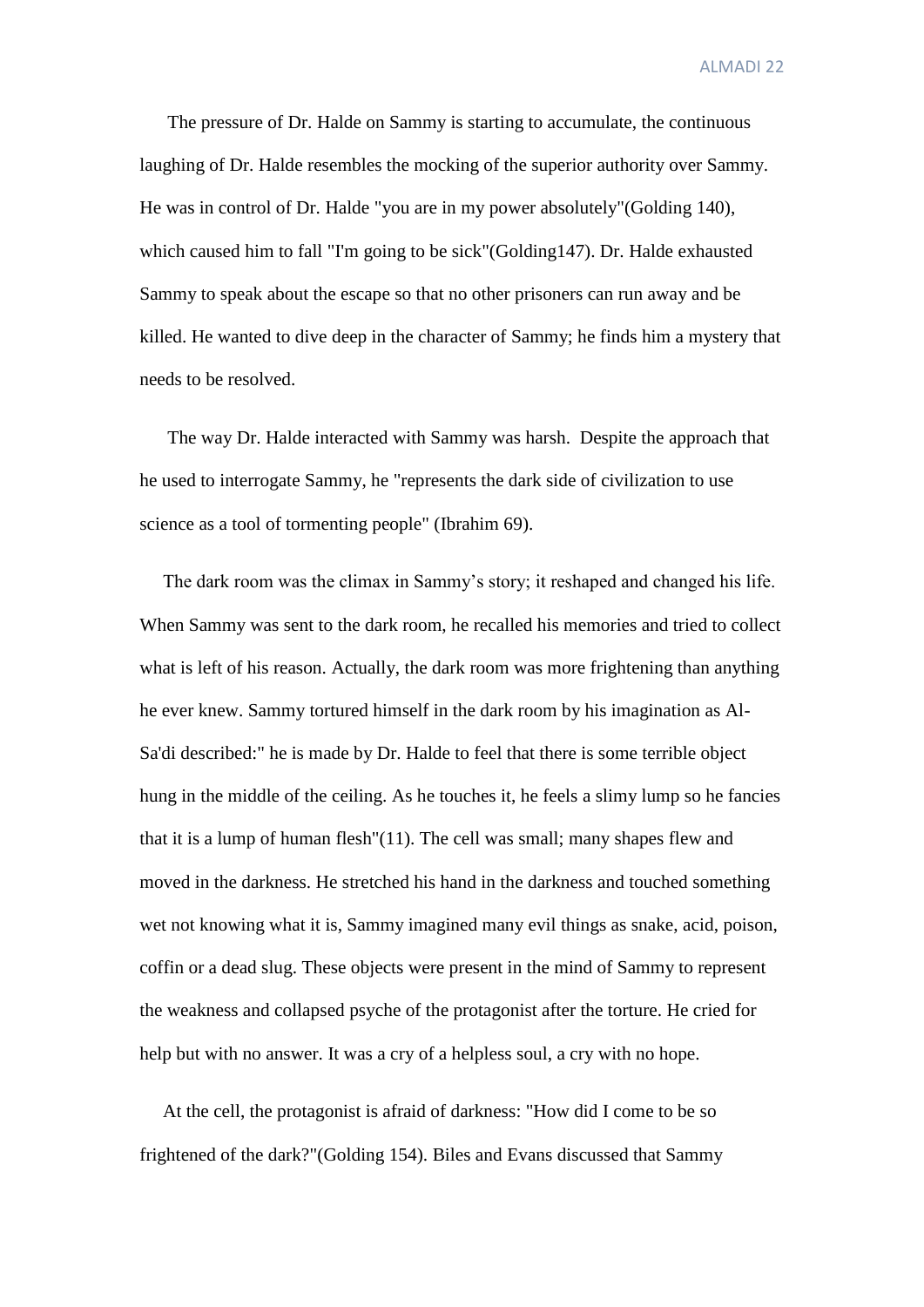suspects that his fear is derived from going to sleep in a room that he cannot turn on the light, or from his relationship with Father Watts-Watt who had homosexual issues. They finally conclude that Sammy is wrong and the source of his fears of darkness is of "another, interior sort"(126-127).

 Sammy was released from the cell. After all the hallucinations and torture, he was free from the darkness. After the prison, Sammy was born new, the way he looked to the huts and the way he feels towards the world. Darkness surrounded him and made him rethink about his life and his relationships. What has Sammy achieved?. The adult mature Sammy after the cell and darkness is now able to see through things. Finally, he can judge and make decisions. Clearly, the first thing he wants to do is to see Beatrice. Eventually, he realized the importance of relationships and responsibility of his actions. To establish a stable and successful society you need to understand the urge to communicate and how "the relationship of individual man to individual man"(Golding 189) is very crucial. Mature Sammy, who is now chastened by suffering in the cell. He wants to fix his old mistakes, to heal wounded hearts. The reason behind Sammy's fall is the way he took advantage of Beatrice. The innocent Beatrice who gave up everything for Sammy and wanted to marry him was abandoned sadly.

 He went to the asylum in which Beatrice lives. Sammy, who regrets his mistakes and his unawareness of the consequences of his actions, is trying to offset his old mistake. How he treated Beatrice, how he used her and then left her one day for another woman without explanation. Sammy went to visit Beatrice, the moment he saw her she was different, a picture of a broken, weak and wilted women. When Beatrice saw Sammy, she could not control herself; the man who is standing in front of her was once her lover and husband. Poor Beatrice, out of shock, "pissed on her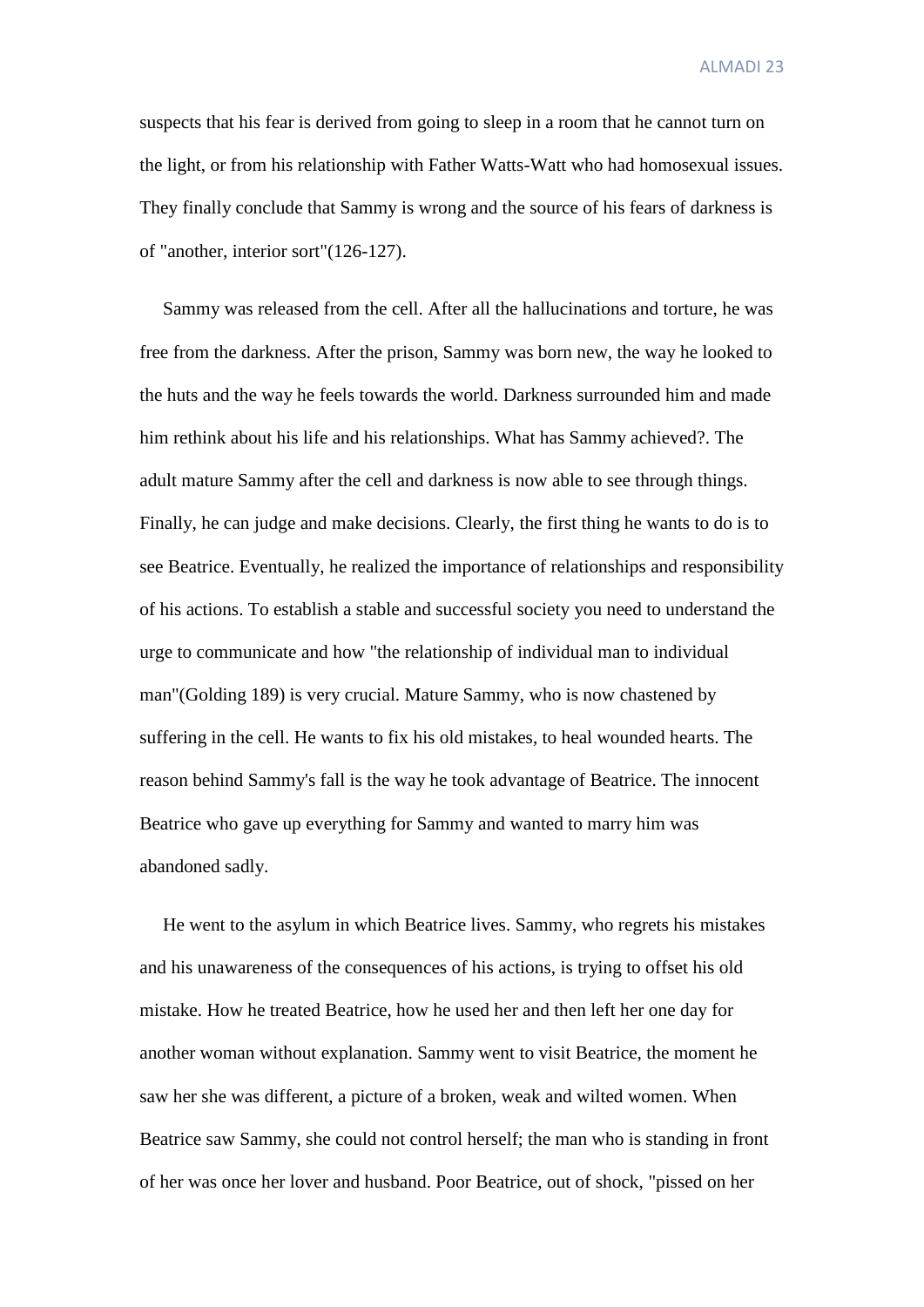skirt and her legs and her shoes and my shoes. The pool splashed and spread"(Golding 243). This reaction of helpless Beatrice indicates the depth of her sorrow. The scene has hurt Sammy and proved the deep scar he caused in Beatrice:"It is impossible for Mountjoy to obtain forgiveness from Beatrice, whom madness has rendered incapable of speech"(Acheson 81).

 Beatrice's doctor, Dr. Enticott, blames Sammy for using her. For him, Sammy is the reason behind her insanity. To quote his very words to Sammy, "You use everyone. You used that woman. You used Taffy. And now you've used me"(Golding 246). It is clear that Sammy played a major role in the fall of Beatrice. Acheson concludes, " rightly or wrongly, Mountjoy feels responsible for what happened to Beatrice: guilt over his behavior to her is the guilt he refers to early in the narrative"(77). Through the story of seduction, Sammy learned how to deal with his emotions and how to rearrange the priorities when he visits her at the end. It is after the war we meet the mature Sammy, going through all these obstacles and experiences that reshaped his vision of life. The war made him reconsider his past and what he had done.

 Sammy's state of being has shaped his state of becoming. In the words of Goyal, "Thus, the novel traces his mental voyage from Being to Becoming with emphasis on 'free will'. In short, Being gives way in this novel to the exploration, explanation, and discovery of Becoming"(5).

 Inside every human being, there is always a fight between what the reason suggests and what faith tells you to do. So young Sammy has those wonderings. At the end of the novel, Sammy remembers his childhood teachers, whom he considers his spiritual parents. Two contradictory worlds influenced Sammy Mountjoy. As a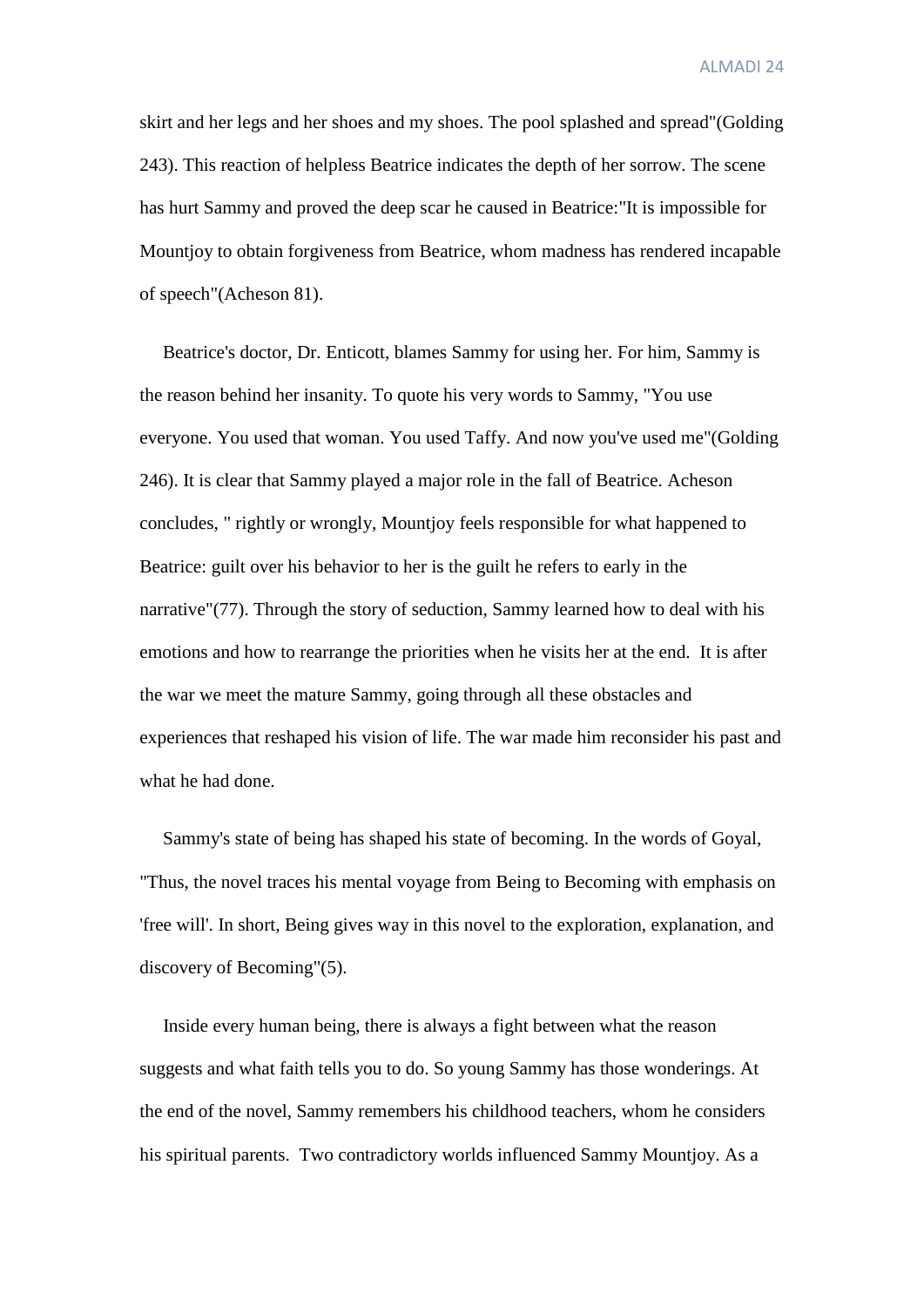young boy his view of life was represented by two of his teachers: Miss Rowena Pringle and Mr. Nick Shales. Miss Pringle teaches the Bible and she represents religion and faith while Mr. Shales teaches science and he represents reason. Therefore, as Ibrahim stated "Religion and science are in enormous fight against each other in the mind of Sammy"(67).

 Miss Pringle was cruel, cold-hearted and hateful. She was in love with Father Watts-Watt. She hated Sammy because he was adopted by him. She was jealous. Miss Pringle "ruled, not by love but by fear"(Golding 195). She treated Sammy harshly; she made him believe that every time he was wrong. She did not practice which she preached. In one of the lectures, while Miss Pringle was explaining to the students, Sammy interrupted the teacher's discussion saying that he knew more. Miss Pringle was angry and humiliated him in front of the class. By embarrassing him, she hurts him. She did not know how important the role of the teacher to study the characters of the students, she did not understand Sammy. Instead, she broke his confidence: "We all know where you come from; Mountjoy, and we were willing to regard it as your misfortune"(Golding 203). She could have been a role model since his mother died. Instead, she was selfish and treated him badly.

 On the other hand, Mr. Shales the science teacher was rational and loving. He treated children with respect and equality. He focused on teaching the children the world they live in; to live in a world that has no place for the spirit.

 Nick's previous advice to sacrifice everything has affected Sammy in many scales. He considered him as a father but he was misled following the advice blindly. He followed that advice without thinking of the consequences. Following your dreams and getting what you want should not cost you everything including your freedom.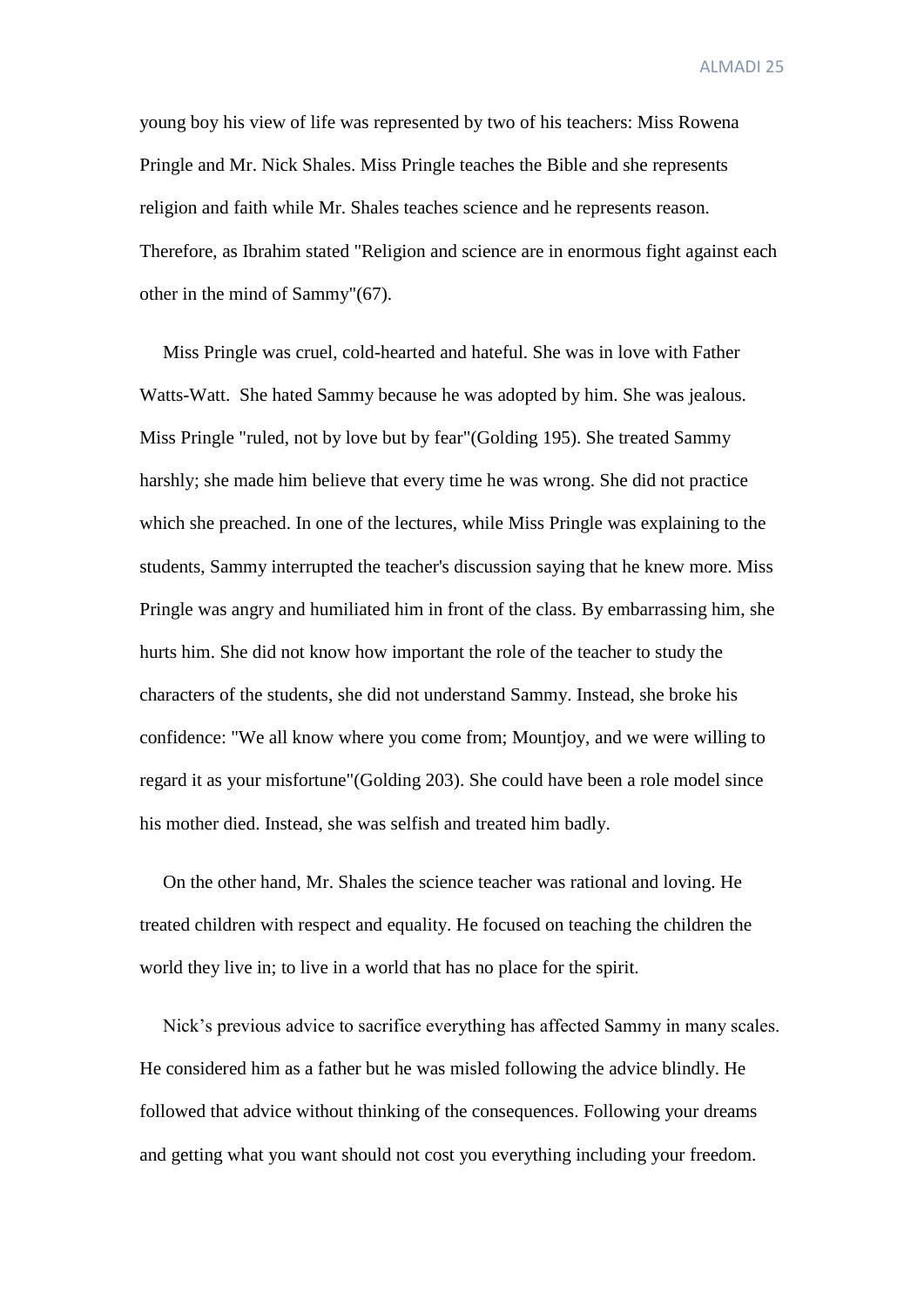Mature, regretful Sammy went at the end to visit both teachers but his visit was effortless. Nick is sick and in the hospital; he was sad seeing his loveable teacher lying there. Miss Pringle still has her powerful presence but she was lost.

 We need both science and faith to have effective members at societies. These two worlds are real but different. We cannot choose one; they work together. We need both of them for balance. Sammy chose the goodness of Mr. Nick Shales and hated the cruelty of Miss Pringle. He was driven by his needs and did not follow religion or ethics. Both worlds are guilty of the darkness and unawareness that it causes in the minds of humankind, which as a result leads to a destructive way of thinking and acting because humankind need balance and stability. The role of the teacher is important as a role model and guide for many young students.

 The protagonist's last name, Mountjoy, is ironic. It symbolizes his relationship with Beatrice. Also, it stands for living with joy and peace, which is the opposite of Sammy's messy and lost soul. In the words of Fraassen "His name is surely an irony in view of the book taken as a whole, for a man who must, near the end, acknowledge his guilt and regret for much of what he has told us"(75).

 Many factors affected the growth of the protagonist; he was lost due to the twentieth century society's principles and mentality. The loss of faith, war, growing up parentless. Golding opposed these issues to symbolize the nature of man living in a society governed by these factors. Eventually, Sammy, changed and matured, went to visit Beatrice who was the reason behind his lost soul. He is searching for freedom from guilt and feeling peace with himself. Biles and Evans conclude, "Sammy does succeed in getting back into "pure duration," perhaps more often than most men"(133).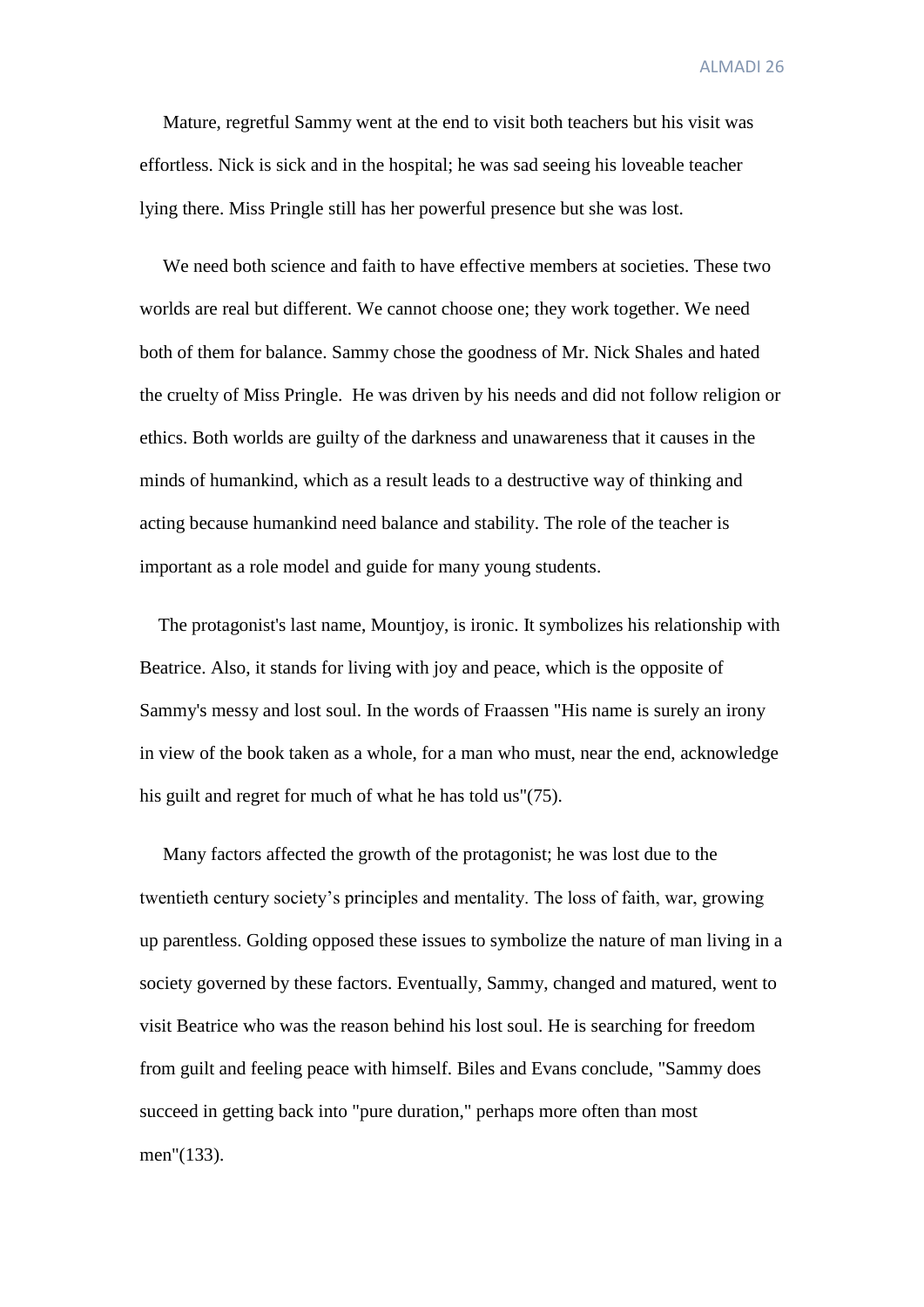#### **Conclusion**

 Many scientists and authors showed a great interest in the human nature and its actions. *Free Fall*'s protagonist Sammy Mountjoy is an artist. The novel as a *Künstlerroman* traced the development of Sammy from childhood until he grows up and matures. He was chastened and corrected by suffering. Sammy the protagonist narrated the novel, although it did not follow a chronological order it reflected the misery and the sadness that Sammy was feeling. How eager he was to find the point where everything changed.

 A young boy, an orphan who grew up parentless; he went through many hardships that affected his personality and balance. His mother died at a very young age and he never knew his father. Without the guidance of a role model, he committed some mistakes that reshaped his life. Parents play a major role affecting children characters.

 In addition, the influence of his childhood friend Philip is very clear, he sees him as a role model and someone with great personality while he is an evil person, his negative influence was clear on Sammy. He pushes him to violate the rules and this thing grew up with him and made him selfish.

 All in all, Sammy lived a happy life when he was young. He enjoyed his life in the old slum. Despite that, he was poor and the fact that Rotten Row is a dirty place to grow up in; it did not prevent Sammy from enjoying his peaceful and innocent childhood. After he met Beatrice we meet lost Sammy, the guilt he feels after their relationship. The way Sammy took advantage of Beatrice is the reason behind his fall. The female factors in Sammy's life as his mother, Beatrice and Miss Pringle represent the negative influence on his life.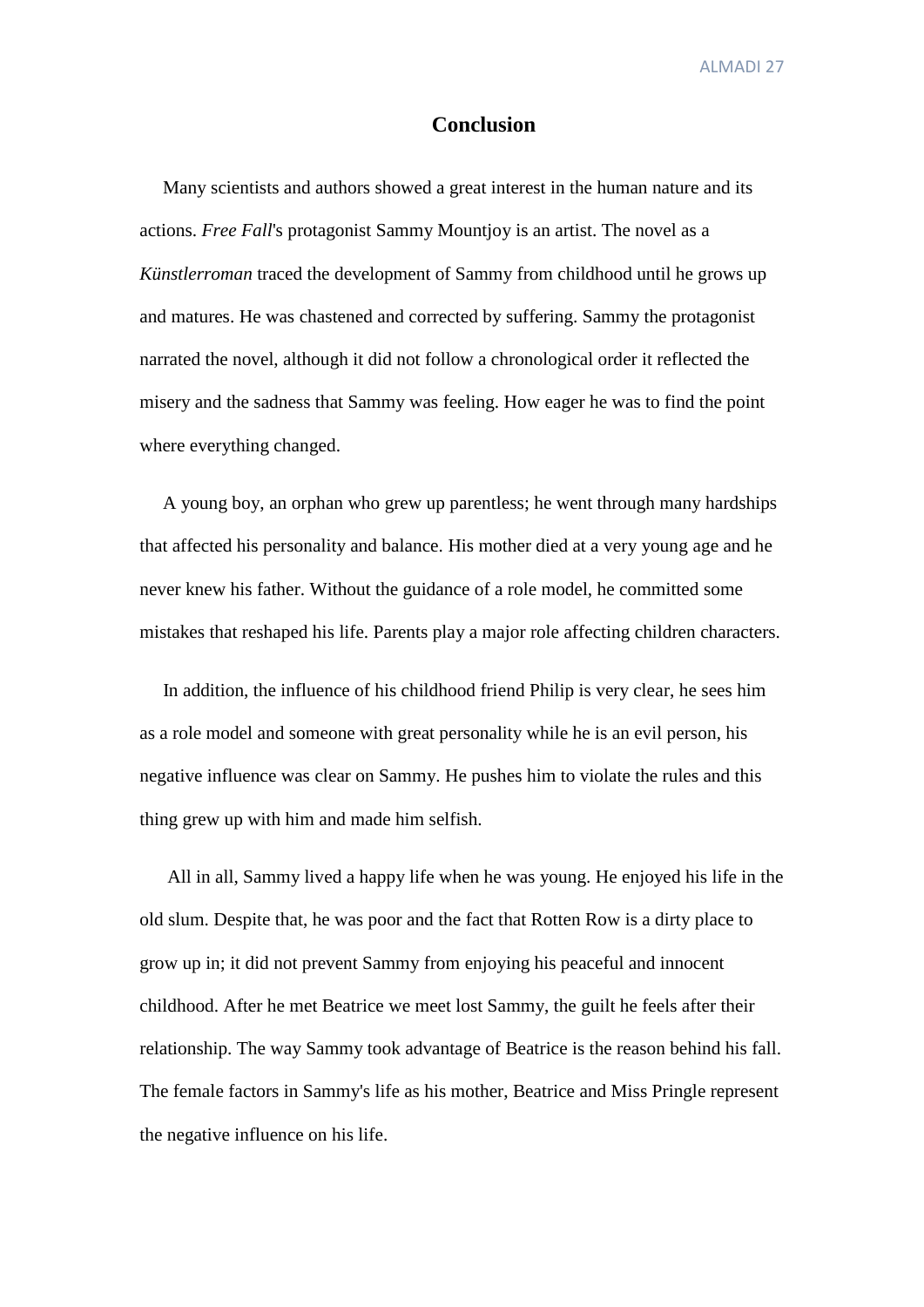*Free Fall* tackled and reflected many issues at the nineties. It was the time of wars, the First World War and the Second World War affected people at that time including authors. The war was present in most of the novels at the nineties. Even if they did not write about battlefields, war was in the background. William Golding wanted to deliver a message that our choices define who we are. At that time people started to lose faith, it was the era of liberation. With the coming of new inventions and new ideas, people started to lose their identities. Due to the changes in society and the new way of thinking authors and psychologists found this era as a great opportunity that must be exploited. Psychology flourished, many authors wrote about the human conflicts,inner conflicts and outer conflicts with society and religion. *Free Fall* discussed and reflected the modern man and his lost personality.

 The prison was the climax in Sammy's life. The way he was interrogated by Dr. Halde and the darkness in the cell pushed Sammy to rethink of his life and decisions. He woke up to reality; he knew what brought him to such sadness. He knew how obsessed and selfish he was and tried to fix his mistakes.

 Although the novel seems to be complex at first, it did reflect the issues of the human nature, seeking balance and peace. In addition, it sheds light on the problem of following his lusts without thinking of the consequences. Beatrice was the victim and Golding wanted to point out that using others to satisfy your needs has a price. Doing what you want and neglecting the needs of others is wrong, it costs Sammy his freedom. By suffering, he learned from the school of life, the situations he faced and the people he met helped Sammy to reach maturation. At the end, he wanted to fix his mistakes and feeling of regression. Everybody can make mistakes what is important how we learn from our mistakes. Sammy Mountjoy the artist matured and learned from his mistakes.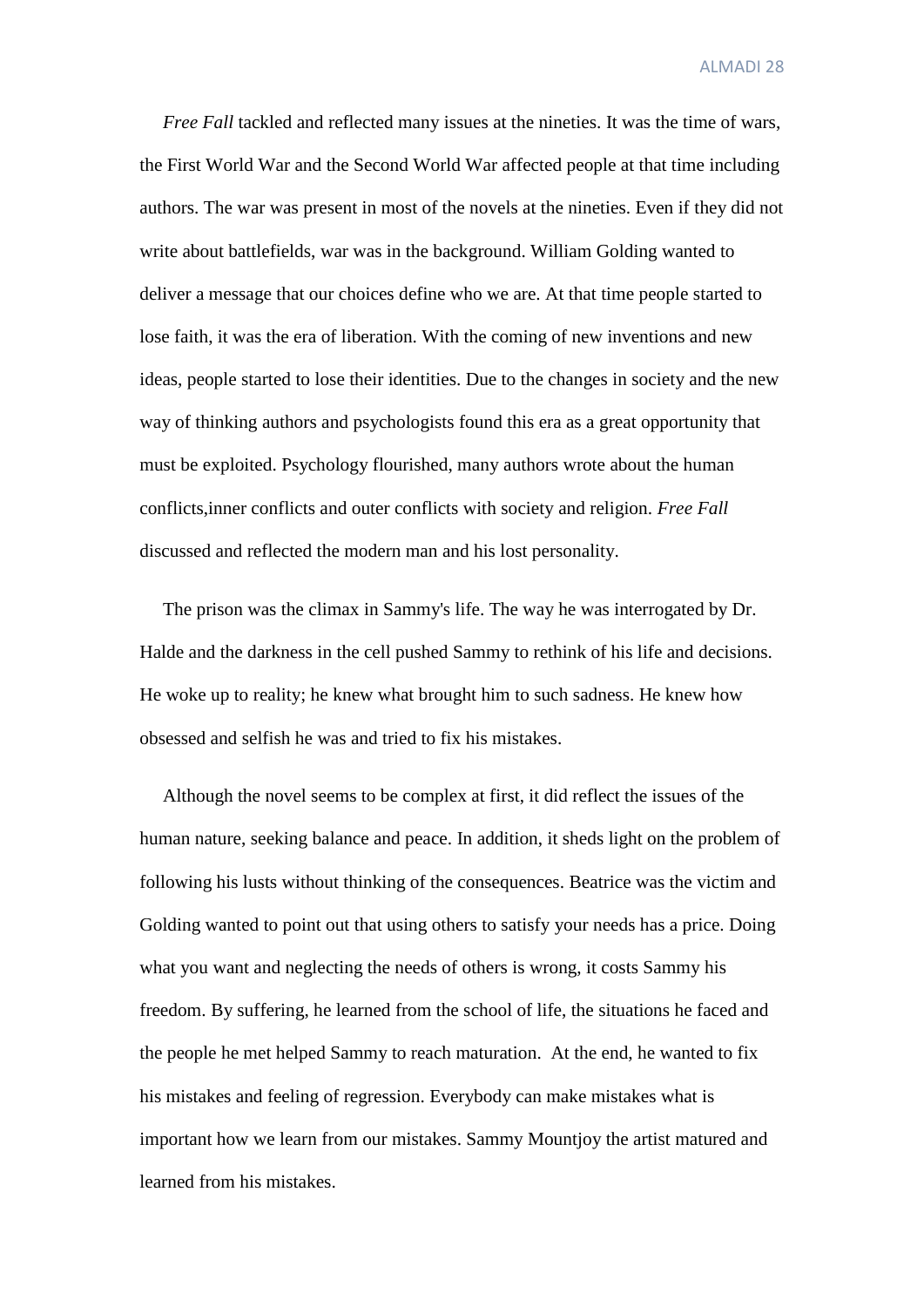### **Works cited**

- Abrams. *A Glossary of Literary Terms*. 7th ed. Boston: Thomson Learning, 1999. PDF.
- Acheson, James. "Golding's Free Fall as Confession and Parable." *Ariel* 7.1 (1976): 73-83. Print.
- Al-Sa'di, Muhsin A. "Evil in William Golding's The Inheritors and Free Fall." *Journal of Nabo*. Web. 16 Dec. 2016.
- Baldick, Chris. *The Oxford Dictionary of Literary Terms*. Oxford: Oxford UP, 2008. Print.
- Biles, Jack I., and Robert O. Evans. *William Golding Some Critical Considerations*. Lexington: UP of Kentucky, 1978. Print.
- Bondi, Liz. "Psychoanalytic Theory." *Institute of Geography, School of Geosciences* (2007): 1-7. Web. 20 Nov. 2016.
- Cavallaro, Donna, and Kristin Anderson. "Parents or Pop Culture? Children's Heroes and Role Models." *Childhood Education* 78.3 (2002): 161-68. Web. 5 Feb. 2017.
- Demuth, Stephen, and Susan L. Brown. "Family Structure, Family Processes, and Adolescent Delinquency: The Significance of Parental Absence Versus Parental Gender." *Journal of Research in Crime and Delinquency* 41.1 (2004): 58-81. Web.
- Fraassen, Bas C. Van. "Sloughs of Despond, Mountains of Joy." *Critical Quarterly* 50.4 (2008): 74-87. Web. 12 Nov. 2016.
- Friedman, Lawrence S. *William Golding*. New York: Continuum, 1993. Print.
- George, Usha. *William Golding: A Critical Study*. New Delhi: Atlantic & Distributors, 2008. Print.